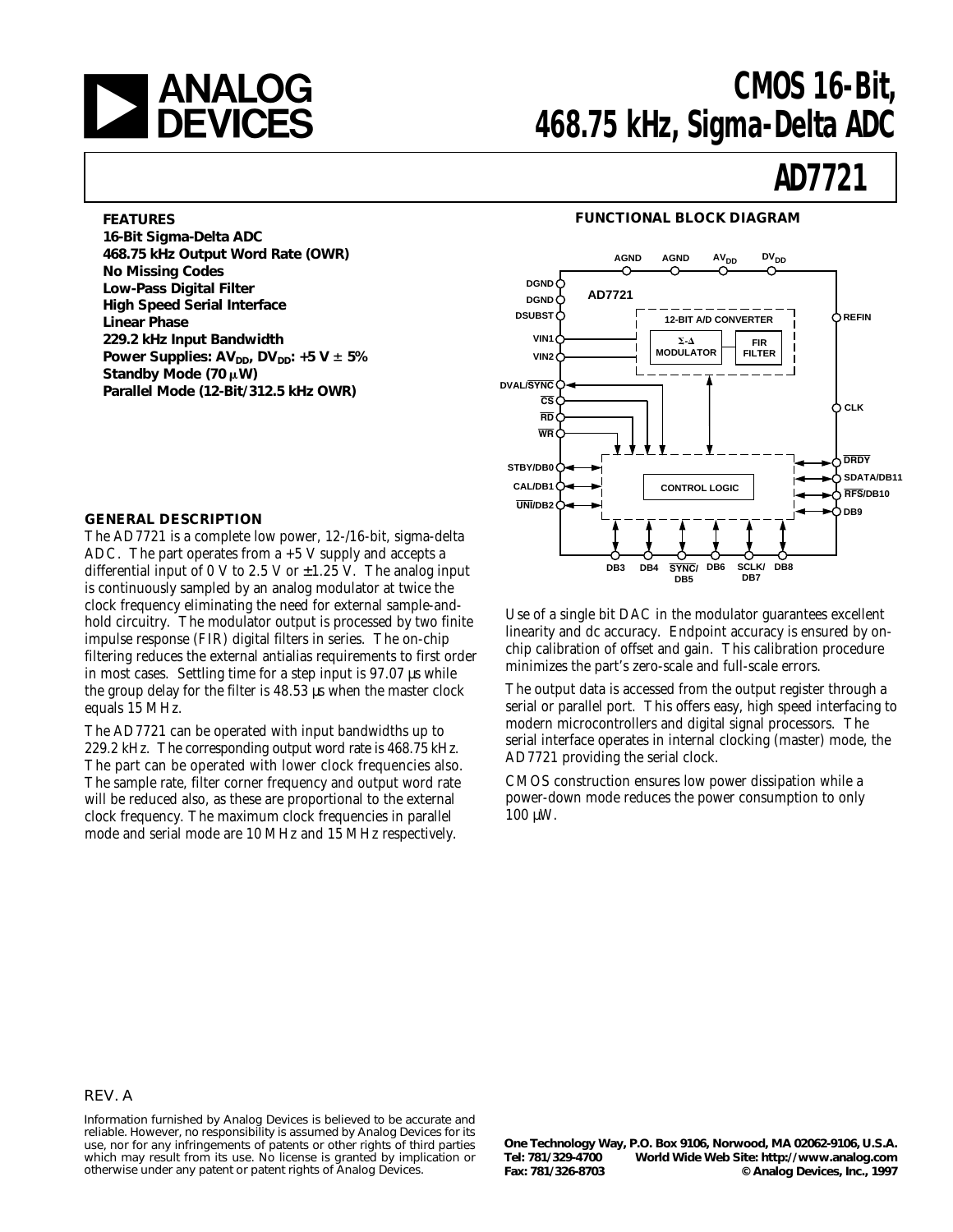| $AD7721-SPECIFICATIONS1$ (av <sub>dd</sub> = +5 V $\pm$ 5%; DV <sub>dd</sub> = +5 V $\pm$ 5%; AGND = DGND = 0 V,<br>f <sub>clk</sub> = 15 MHz, REFIN = +2.5 V; T <sub>A</sub> = T <sub>MIN</sub> to T <sub>MAX</sub> , unless otherwise noted) |
|------------------------------------------------------------------------------------------------------------------------------------------------------------------------------------------------------------------------------------------------|
|                                                                                                                                                                                                                                                |

| <b>Parameter</b>                                                   | <b>A</b> Version        | <b>S</b> Version        | <b>Units</b>               | <b>Test Conditions/Comments</b>                                        |
|--------------------------------------------------------------------|-------------------------|-------------------------|----------------------------|------------------------------------------------------------------------|
| <b>SERIAL MODE ONLY</b>                                            |                         |                         |                            |                                                                        |
| STATIC PERFORMANCE                                                 |                         |                         |                            |                                                                        |
| Resolution                                                         | 16                      | 16                      | <b>Bits</b>                |                                                                        |
| Minimum Resolution for Which                                       | 12                      | 12                      | Bits min                   | Guaranteed 12 Bits Monotonic                                           |
| No Missing Codes Is Guaranteed                                     |                         |                         |                            |                                                                        |
| <b>Differential Nonlinearity</b>                                   | $\pm 8$<br>±16          | $\pm 8$<br>±16          | LSB typ<br>LSB max         |                                                                        |
| <b>Integral Nonlinearity</b><br>DC CMRR                            | 70                      | 70                      | dB min                     | 16-Bit Operation<br><b>Bipolar Mode</b>                                |
| Offset Error <sup>2</sup>                                          |                         |                         |                            |                                                                        |
| Unipolar Mode                                                      | ±3.66                   | $\pm 3.66$              | mV max                     | Typically 0.61 mV                                                      |
| <b>Bipolar Mode</b>                                                | ±3.66                   | ±3.66                   | mV max                     | Typically 0.61 mV                                                      |
| Full-Scale Error <sup>2, 3</sup>                                   |                         |                         |                            |                                                                        |
| Unipolar Mode                                                      | ±4.88                   | ±4.88                   | mV max                     | Typically 0.61 mV                                                      |
| <b>Bipolar Mode</b>                                                | ±4.88                   | ±4.88                   | mV max                     | Typically 1.22 mV                                                      |
| Unipolar Offset Drift                                              | 0.05                    | 0.05                    | $mV$ <sup>o</sup> C typ    |                                                                        |
| <b>Bipolar Offset Drift</b>                                        | 0.04                    | 0.04                    | mV/°C typ                  |                                                                        |
| <b>ANALOG INPUTS</b>                                               |                         |                         |                            |                                                                        |
| Signal Input Span (VIN1-VIN2)                                      |                         |                         |                            |                                                                        |
| <b>Bipolar Mode</b>                                                | $\pm V_{REFIN}/2$       | $\pm V_{\rm REFIN}/2$   | Volts max                  | $\overline{UNI} = V_{IH}$                                              |
| Unipolar Mode                                                      | 0 to $V_{REFIN}$        | 0 to $V_{REFIN}$        | Volts max                  | $\overline{UNI} = V_{II}$                                              |
| Maximum Input Voltage                                              | AV <sub>DD</sub>        | AV <sub>DD</sub>        | <b>Volts</b>               |                                                                        |
| Minimum Input Voltage                                              | 0                       | 0                       | <b>Volts</b>               |                                                                        |
| <b>Input Sampling Capacitance</b>                                  | 1.6                     | 1.6                     | pF typ                     |                                                                        |
| <b>Input Sampling Rate</b><br><b>Differential Input Impedance</b>  | $2\rm\ f_{CLK}$<br>20.8 | $2\rm\ f_{CLK}$<br>20.8 | MHz                        | <b>Guaranteed by Design</b><br>With 15 MHz on CLK Pin                  |
|                                                                    |                         |                         | $k\Omega$ typ              |                                                                        |
| REFERENCE INPUTS                                                   |                         |                         |                            |                                                                        |
| $V_{REFIN}$<br><b>REFIN Input Current</b>                          | 2.4 to 2.6<br>200       | 2.4 to 2.6<br>200       | V min/V max<br>$\mu A$ typ |                                                                        |
|                                                                    |                         |                         |                            |                                                                        |
| DYNAMIC SPECIFICATIONS                                             | 74                      | 74                      | dB min                     |                                                                        |
| Signal to (Noise + Distortion)<br><b>Total Harmonic Distortion</b> | $-78$                   | $-78$                   | dB max                     | Input Bandwidth 0 kHz to 210 kHz<br>Input Bandwidth 0 kHz to 229.2 kHz |
| <b>Frequency Response</b>                                          |                         |                         |                            |                                                                        |
| 0 kHz-210 kHz                                                      | $\pm 0.05$              | $\pm 0.05$              | dB max                     |                                                                        |
| 229.2 kHz                                                          | $-3$                    | $-3$                    | dB min                     |                                                                        |
| 259.01 kHz to 14.74 MHz                                            | $-72$                   | $-72$                   | $dB$ min                   |                                                                        |
| <b>CLOCK</b>                                                       |                         |                         |                            |                                                                        |
| <b>CLK Duty Ratio</b>                                              | 45 to 55                | 45 to 55                | $%$ max                    | For Specified Operation                                                |
| V <sub>CLKH</sub> , CLK High Voltage                               | $0.7 \times DV_{DD}$    | $0.7 \times DV_{DD}$    | V min                      | <b>CLK Uses CMOS Logic</b>                                             |
| V <sub>CLKL</sub> , CLK Low Voltage                                | $0.3 \times DV_{DD}$    | $0.3 \times DV_{DD}$    | V max                      |                                                                        |
| <b>LOGIC INPUTS</b>                                                |                         |                         |                            |                                                                        |
| V <sub>INH</sub> , Input High Voltage                              | 2.0                     | 2.0                     | V min                      |                                                                        |
| V <sub>INL</sub> , Input Low Voltage                               | 0.8                     | 0.8                     | V max                      |                                                                        |
| $IINH$ , Input Current                                             | 10                      | 10                      | µA max                     |                                                                        |
| $CIN$ , Input Capacitance                                          | 10                      | 10                      | pF max                     |                                                                        |
| <b>LOGIC OUTPUTS</b>                                               |                         |                         |                            |                                                                        |
| V <sub>OH</sub> , Output High Voltage                              | 4.0                     | 4.0                     | V min                      | $ I_{\text{OUT}}  \leq 200 \mu A$                                      |
| V <sub>OL</sub> , Output Low Voltage                               | 0.4                     | 0.4                     | V max                      | $\rm I_{OUT}$   $\leq 1.6$ mA                                          |
| <b>POWER SUPPLIES</b>                                              |                         |                         |                            |                                                                        |
| AV <sub>DD</sub>                                                   | 4.75/5.25               | 4.75/5.25               | V min/V max                |                                                                        |
| $DV_{DD}$                                                          | 4.75/5.25               | 4.75/5.25               | V min/V max                |                                                                        |
| $I_{DD}$ (Total from $AV_{DD}$ , $DV_{DD}$ )                       | 28.5                    | 28.5                    | mA max                     | Digital Inputs Equal to 0 V or $DV_{DD}$                               |
| <b>Power Consumption</b>                                           | 150                     | 150                     | mW max                     | <b>Active Mode</b>                                                     |
| <b>Power Consumption</b>                                           | 100                     | 100                     | $\mu$ W max                | <b>Standby Mode</b>                                                    |

NOTES<br><sup>1</sup>Operating temperature range is as follows: A Version: –40°C to +85°C; S Version: –55°C to +125°C.<br><sup>2</sup>Applies after calibration at temperature of interest.<br><sup>3</sup>Full-scale error applies to both positive and negative

Specifications subject to change without notice.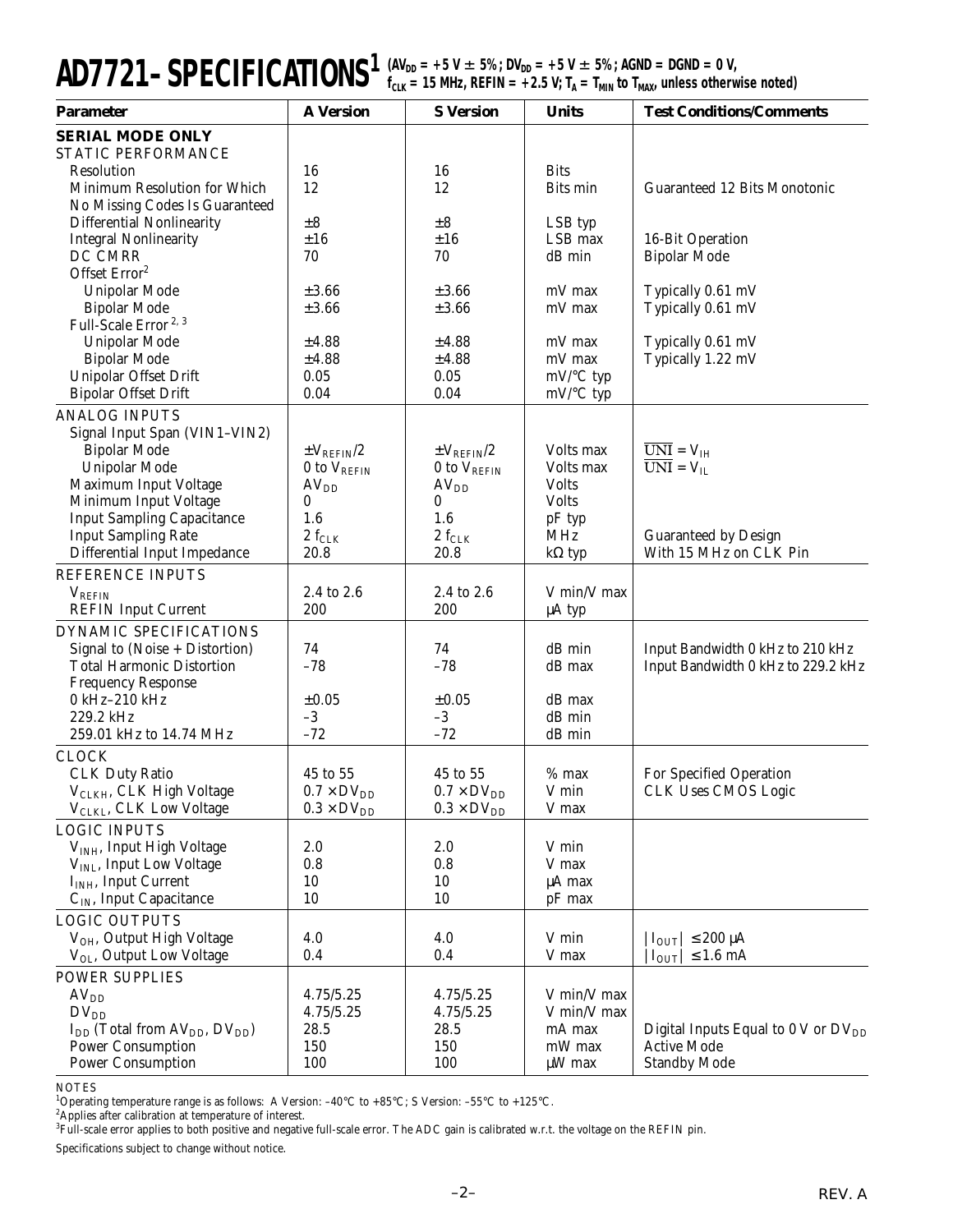| <b>SPECIFICATIONS</b> ${}^{(AV_{DD} = +5 V \pm 5\%; DV_{DD} = +5 V \pm 5\%; AGND = DGND = 0 V, f_{CLK} = 10 MHz, \nF_{CLK} = 10 MHz.$ |
|---------------------------------------------------------------------------------------------------------------------------------------|
|---------------------------------------------------------------------------------------------------------------------------------------|

| <b>Parameter</b>                                                  | <b>A</b> Version                      | <b>S</b> Version             | <b>Units</b>            | <b>Test Conditions/Comments</b>                                  |
|-------------------------------------------------------------------|---------------------------------------|------------------------------|-------------------------|------------------------------------------------------------------|
| PARALLEL MODE ONLY                                                |                                       |                              |                         |                                                                  |
| STATIC PERFORMANCE                                                |                                       |                              |                         |                                                                  |
| Resolution<br>Minimum Resolution for Which                        | 12<br>12                              | 12<br>12                     | <b>Bits</b><br>Bits min | Guaranteed 12 Bits Monotonic                                     |
| No Missing Codes Is Guaranteed                                    |                                       |                              |                         |                                                                  |
| Differential Nonlinearity                                         | ±1/2                                  | ±1/2                         | LSB typ                 |                                                                  |
| <b>Integral Nonlinearity</b>                                      | ±1/2                                  | ±1/2                         | LSB typ                 | 12-Bit Operation                                                 |
| DC CMRR                                                           | 70                                    | 70                           | dB min                  | <b>Bipolar Mode</b>                                              |
| Offset Error <sup>2</sup>                                         |                                       |                              |                         |                                                                  |
| Unipolar Mode                                                     | ±3.66                                 | $\pm 3.66$                   | mV max                  | Typically 0.61 mV                                                |
| <b>Bipolar Mode</b><br>Full-Scale Error <sup>2, 3</sup>           | $\pm 3.66$                            | $\pm 3.66$                   | mV max                  | Typically 0.61 mV                                                |
| <b>Unipolar Mode</b>                                              | ±4.88                                 | ±4.88                        | mV max                  | Typically 0.61 mV                                                |
| <b>Bipolar Mode</b>                                               | ±4.88                                 | ±4.88                        | mV max                  | Typically 1.22 mV                                                |
| Unipolar Offset Drift                                             | 0.04                                  | 0.04                         | mV/°C typ               |                                                                  |
| <b>Bipolar Offset Drift</b>                                       | 0.035                                 | 0.035                        | $mV$ <sup>o</sup> C typ |                                                                  |
| <b>ANALOG INPUTS</b>                                              |                                       |                              |                         |                                                                  |
| Signal Input Span (VIN1-VIN2):                                    |                                       |                              |                         |                                                                  |
| Bipolar Mode                                                      | $\pm V_{\rm REFIN}/2$                 | $\pm V_{\rm REFIN}/2$        | Volts max               | $\overline{UNI} = V_{IH}$                                        |
| <b>Unipolar Mode</b>                                              | 0 to V <sub>REFIN</sub>               | 0 to $V_{REFIN}$             | Volts max               | $\overline{UNI} = V_{II}$                                        |
| Maximum Input Voltage                                             | AV <sub>DD</sub>                      | AV <sub>DD</sub>             | <b>Volts</b>            |                                                                  |
| Minimum Input Voltage                                             | 0                                     | 0                            | <b>Volts</b>            |                                                                  |
| <b>Input Sampling Capacitance</b>                                 | 1.6                                   | 1.6                          | pF typ                  |                                                                  |
| <b>Input Sampling Rate</b><br>Differential Input Impedance        | $2~\ensuremath{\rm f_{CLK}}$<br>31.25 | $2~\ensuremath{\rm f_{CLK}}$ | MHz                     | <b>Guaranteed by Design</b><br>With 10 MHz on CLK Pin            |
|                                                                   |                                       | 31.25                        | $k\Omega$ typ           |                                                                  |
| REFERENCE INPUTS                                                  | 2.4 to 2.6                            | 2.4 to 2.6                   | V min/V max             |                                                                  |
| $V_{REFIN}$<br><b>REFIN Input Current</b>                         | 200                                   | 200                          | μA typ                  |                                                                  |
| DYNAMIC SPECIFICATIONS                                            |                                       |                              |                         |                                                                  |
| Signal to (Noise + Distortion)                                    | 70                                    | 70                           | dB min                  | Input Bandwidth 0 kHz to 140 kHz                                 |
| <b>Total Harmonic Distortion</b>                                  | $-78$                                 | $-78$                        | dB max                  | Input Bandwidth 0 kHz to 152.8 kHz                               |
| <b>Frequency Response</b>                                         |                                       |                              |                         |                                                                  |
| 0 kHz-140 kHz                                                     | $\pm 0.05$                            | $\pm 0.05$                   | dB max                  |                                                                  |
| 152.8 kHz                                                         | $-3$                                  | $-3$                         | dB min                  |                                                                  |
| 172.67 kHz to 9.827 MHz                                           | $-72$                                 | $-72$                        | dB min                  |                                                                  |
| <b>CLOCK</b>                                                      |                                       |                              |                         |                                                                  |
| <b>CLK Duty Ratio</b>                                             | 45 to 55                              | 45 to 55                     | $%$ max                 | For Specified Operation                                          |
| V <sub>CLKH</sub> , CLK High Voltage                              | $0.7 \times DV_{DD}$                  | $0.7 \times DV_{DD}$         | V min                   | <b>CLK Uses CMOS Logic</b>                                       |
| V <sub>CLKL</sub> , CLK Low Voltage                               | $0.3 \times DV_{DD}$                  | $0.3 \times DV_{DD}$         | V max                   |                                                                  |
| <b>LOGIC INPUTS</b>                                               |                                       |                              |                         |                                                                  |
| V <sub>INH</sub> , Input High Voltage                             | 2.0                                   | 2.0                          | V min                   |                                                                  |
| V <sub>INL</sub> , Input Low Voltage<br>$IINH$ , Input Current    | 0.8<br>10                             | 0.8<br>10                    | V max<br>$\mu A$ max    |                                                                  |
| C <sub>IN</sub> , Input Capacitance                               | 10                                    | 10                           | pF max                  |                                                                  |
| <b>LOGIC OUTPUTS</b>                                              |                                       |                              |                         |                                                                  |
| V <sub>OH</sub> , Output High Voltage                             | 4.0                                   | 4.0                          | V min                   | $ I_{OUT}  \leq 200 \mu A$                                       |
| V <sub>OL</sub> , Output Low Voltage                              | 0.4                                   | 0.4                          | V max                   | $ I_{OUT}  \leq 1.6$ mA                                          |
| POWER SUPPLIES                                                    |                                       |                              |                         |                                                                  |
| AV <sub>DD</sub>                                                  | 4.75/5.25                             | 4.75/5.25                    | V min/V max             |                                                                  |
| $DV_{DD}$                                                         | 4.75/5.25                             | 4.75/5.25                    | V min/V max             |                                                                  |
| I <sub>DD</sub> (Total from AV <sub>DD</sub> , DV <sub>DD</sub> ) | 28.5                                  | 28.5                         | mA max                  | Digital Inputs Equal to $0 \text{ V}$ or $\text{DV}_{\text{DD}}$ |
| <b>Power Consumption</b>                                          | 150                                   | 150                          | mW max                  | <b>Active Mode</b>                                               |
| <b>Power Consumption</b>                                          | 100                                   | 100                          | $\mu$ W max             | <b>Standby Mode</b>                                              |

NOTES

<sup>1</sup>Operating temperature range is as follows: A Version: −40°C to +85°C; S Version: −55°C to +125°C.<br><sup>2</sup>Applies after calibration at temperature of interest.<br><sup>3</sup>Full-scale error applies to both positive and negative full-

Specifications subject to change without notice.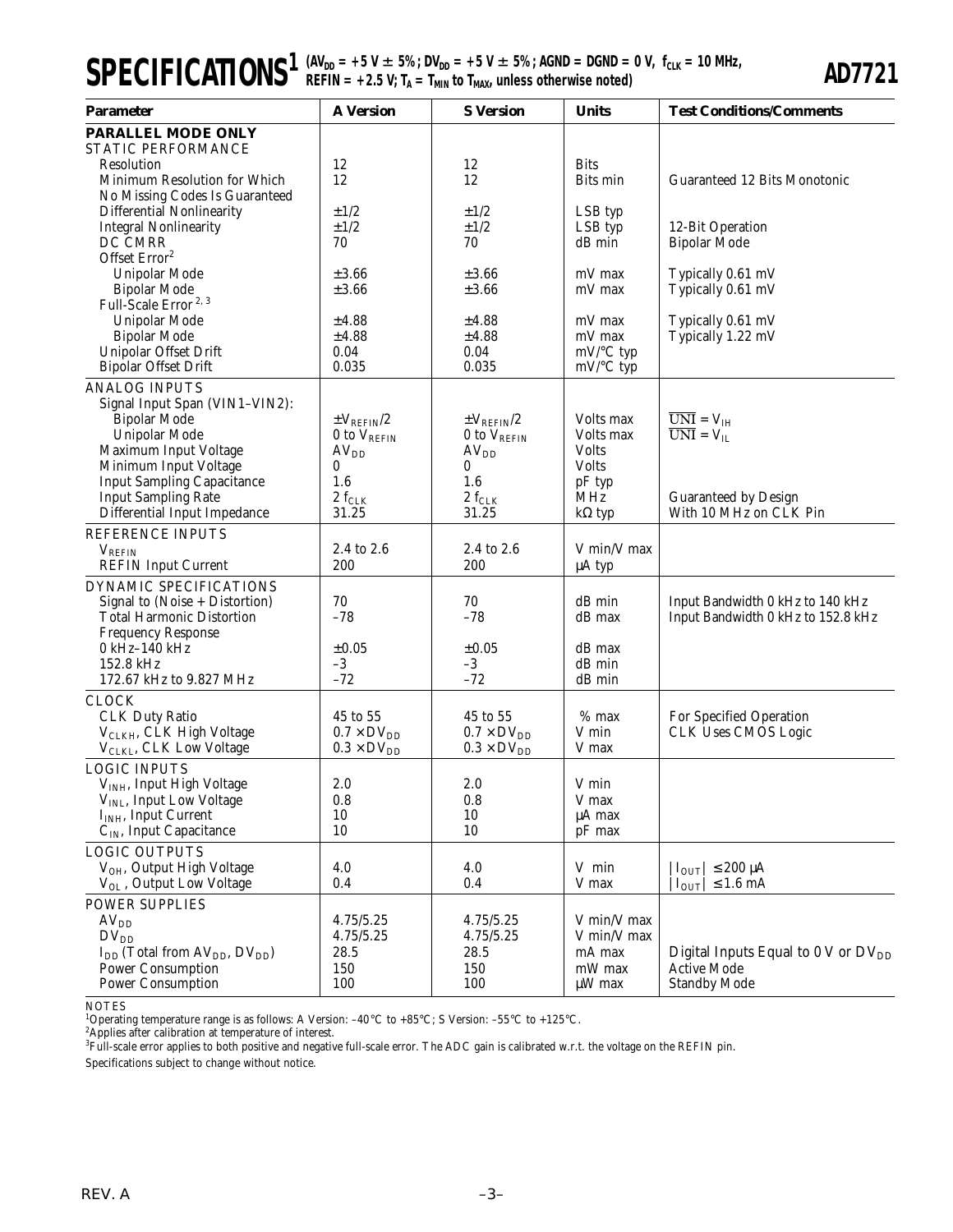$\textbf{TIMING CHARACTERISTICS}^{\text{1, 2 (AV}_{DD}= +5 \text{ V} \pm 5 \text{\%}; \text{ DV}_{DD}= +5 \text{ V} \pm 5 \text{\%}; \text{ AGND} = \text{DGND} = 0 \text{ V}, \text{REFIN} = +2.5 \text{ V}$ **unless otherwise noted)**

| <b>Parameter</b>          | Limit at T <sub>MIN</sub> , T <sub>MAX</sub><br>(A, S Versions) | <b>Units</b> | <b>Conditions/Comments</b>                   |
|---------------------------|-----------------------------------------------------------------|--------------|----------------------------------------------|
| <b>Serial Interface</b>   |                                                                 |              |                                              |
| $f_{CLK}^3$               | 100                                                             | kHz min      | <b>Master Clock Frequency</b>                |
|                           | 15                                                              | MHz max      | 15 MHz for Specified Performance             |
| $t_{CLK LO}$              | $0.45\times t_{\text{CLK}}$                                     | ns min       | Master Clock Input Low Time                  |
| $t_{CLK H I}$             | $0.45\times t_{\text{CLK}}$                                     | ns min       | Master Clock Input High Time                 |
| $t_1$                     | $t_{\text{CLK}}$                                                | ns nom       | <b>DRDY</b> High Time                        |
| $t_2{}^4$                 | $t_{CLK H I} - 10$                                              | ns min       | RFS Low to SCLK Falling Edge Setup Time      |
| $t_3$                     | 20                                                              | ns max       | RFS Low to Data Valid Delay                  |
| $t_4$                     | $t_{CLK \, HI}$                                                 | ns nom       | <b>SCLK High Pulse Width</b>                 |
| $t_5$                     | $t_{CLK LO}$                                                    | ns nom       | <b>SCLK Low Pulse Width</b>                  |
| $t_6$                     | 25                                                              | ns max       | <b>SCLK Rising Edge to Data Valid Delay</b>  |
| $t_7$                     | 0                                                               | ns min       | RFS to SCLK Falling Edge Hold Time           |
| $t_8^{\hspace{.5mm}5}$    | 0                                                               | ns min       | Bus Relinquish Time after Rising Edge of RFS |
|                           | 20                                                              | ns max       |                                              |
| t <sub>9</sub>            | $32\times t_{\text{CLK}}$                                       | ns nom       | Period between Consecutive DRDY Rising Edges |
| <b>Parallel Interface</b> |                                                                 |              |                                              |
| $f_{CLK}$ <sup>3</sup>    | 100                                                             | kHz min      | <b>Master Clock Frequency</b>                |
|                           | 10                                                              | MHz max      | 10 MHz for Specified Performance             |
| $t_{CLK LO}$              | $0.45\times t_{\text{CLK}}$                                     | ns min       | Master Clock Input Low Time                  |
| $t_{CLK H I}$             | $0.45\times t_{\text{CLK}}$                                     | ns min       | Master Clock Input High Time                 |
| Read Operation            |                                                                 |              |                                              |
| $t_{10}$                  | $2\times t_{\text{CLK}}$                                        | ns nom       | <b>DRDY</b> High Time                        |
| $t_{11}$                  | 30                                                              | ns max       | Data Access Time after Falling Edge of DRDY  |
| $t_{12}$                  | $32\times t_{\text{CLK}}$                                       | ns nom       | Period between Consecutive DRDY Rising Edges |
| <b>Write Operation</b>    |                                                                 |              |                                              |
| $t_{13}$                  | 35                                                              | ns min       | <b>WR Pulse Width</b>                        |
| $t_{14}$                  | 20                                                              | ns min       | Data Valid to WR High Setup Time             |
| $t_{15}$                  | 0                                                               | ns min       | Data Valid to WR High Hold Time              |

NOTES

The timing is measured with a load of 50 pF on SCLK and  $\overline{DRDY}$ . SCLK can be operated with a load capacitance of 50 pF maximum.

<sup>1</sup>Sample tested at +25°C to ensure compliance. All input signals are specified with tr = tf = 5 ns (10% to 90% of 5 V) and timed from a voltage level of 1.6 V.  $^2$ All digital outputs are timed with the load circuit below and, except for t2, are defined as the time required for an output to cross 0.8 V or 2 V, whichever occurs last.<br><sup>3</sup>The AD7721 is production tested with f<sub>CLK</sub> ization to operate with CLK frequencies down to 100 kHz.

 $^{4}$ t<sub>2</sub> is the time from  $\overline{\mathrm{RFS}}$  crossing 1.6 V to SCLK crossing 0.8 V.

 $^{5}$ t $_{8}$  and t $_{15}$  are derived from the measured time taken by the data outputs to change 0.5 V when loaded with the circuit shown below. The measured number is then extrapolated back to remove the effects of charging or discharging the 50 pF capacitor. This means that the time quoted in the Timing Characteristics is the true bus relinquish time of the part and, as such, is independent of external bus loading capacitance.



Figure 1. Load Circuit for Access Time and Bus Relinquish Time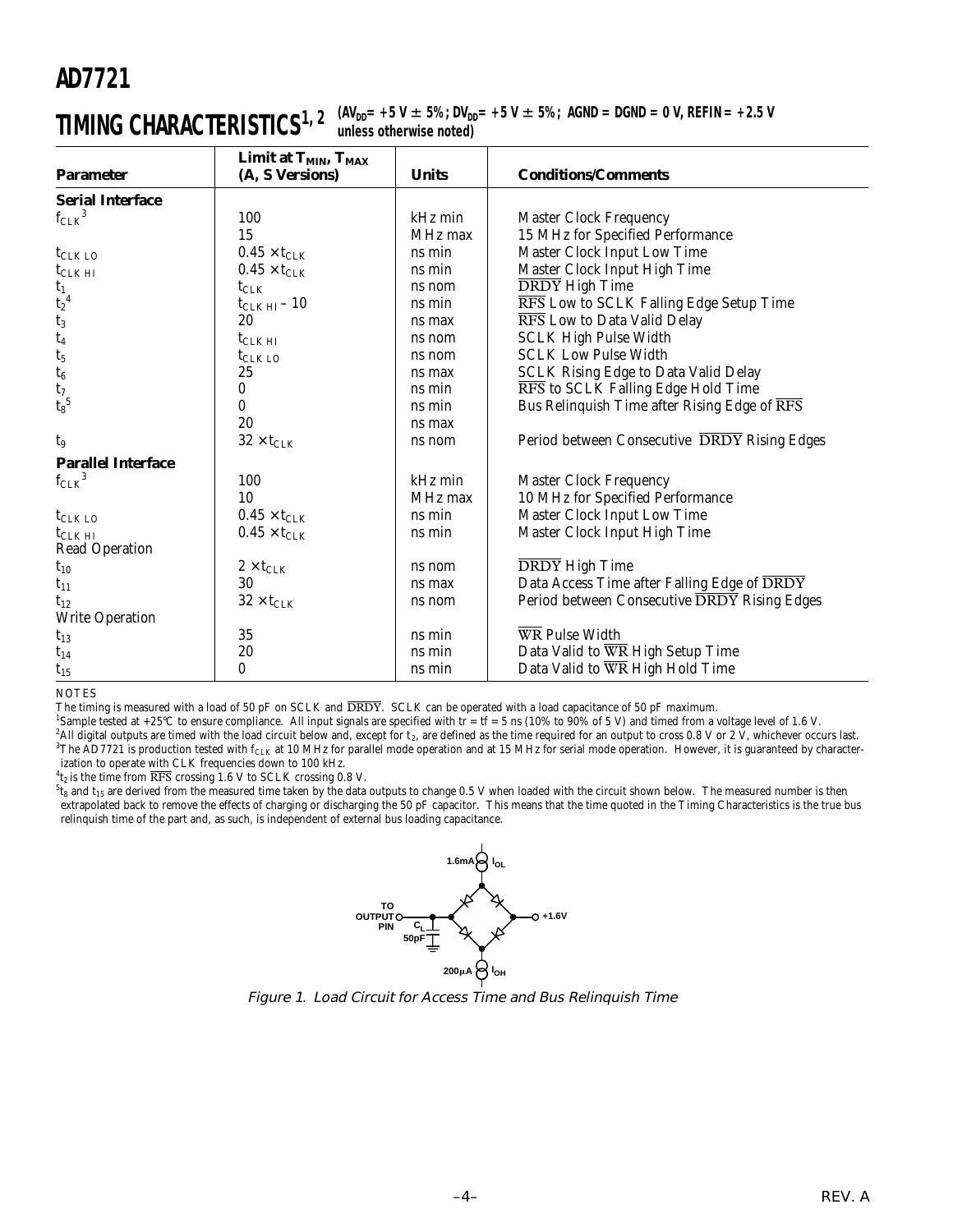#### **ABSOLUTE MAXIMUM RATINGS<sup>1</sup>**

| $(T_A = +25$ °C unless otherwise stated)                                                          |
|---------------------------------------------------------------------------------------------------|
| $DV_{DD}$ to DGND $\ldots \ldots \ldots \ldots \ldots \ldots \ldots \ldots \ldots \ldots$         |
| $AV_{DD}$ to AGND $\ldots \ldots \ldots \ldots \ldots \ldots \ldots \ldots \ldots -0.3 V$ to +7 V |
|                                                                                                   |
| AGND to DGND $\ldots \ldots \ldots \ldots \ldots \ldots -0.3$ V to +0.3 V                         |
| Digital Input Voltage to DGND $\ldots -0.3$ V to DV <sub>DD</sub> + 0.3 V                         |
| Analog Input Voltage to AGND $\ldots$ -0.3 V to AV <sub>DD</sub> + 0.3 V                          |
| Input Current to Any Pin Except Supplies <sup>2</sup> $\pm 10$ mA                                 |
| <b>Operating Temperature Range</b>                                                                |
| Industrial (A Version) $\ldots \ldots \ldots \ldots \ldots -40$ °C to +85 °C                      |
| Extended (S Version) $\ldots \ldots \ldots \ldots -55^{\circ}C$ to +125 °C                        |
| Storage Temperature Range $\dots \dots \dots \dots -65$ °C to +150°C                              |
| Maximum Junction Temperature  +150°C                                                              |
| <b>Plastic Package</b>                                                                            |
|                                                                                                   |

| Lead Temperature, Soldering (10 sec)  +260°C                                    |  |
|---------------------------------------------------------------------------------|--|
| Cerdip Package                                                                  |  |
|                                                                                 |  |
| Lead Temperature, Soldering (10 sec)  +300°C                                    |  |
| <b>SOIC Package</b>                                                             |  |
|                                                                                 |  |
| Lead Temperature, Soldering                                                     |  |
| Vapor Phase (60 sec) $\ldots \ldots \ldots \ldots \ldots \ldots \ldots +215$ °C |  |
|                                                                                 |  |
| <b>NOTES</b>                                                                    |  |

<sup>1</sup>Stresses above those listed under Absolute Maximum Ratings may cause permanent damage to the device. This is a stress rating only; functional operation of the device at these or any other conditions above those listed in the operational sections of this specification is not implied. Exposure to absolute maximum rating conditions for extended periods may affect device reliability.

 ${}^{2}$ Transient currents of up to 100 mA will not cause SCR latchup.

#### **CAUTION**

ESD (electrostatic discharge) sensitive device. Electrostatic charges as high as 4000 V readily accumulate on the human body and test equipment and can discharge without detection. Although this device features proprietary ESD protection circuitry, permanent damage may occur on devices subjected to high energy electrostatic discharges. Therefore, proper ESD precautions are recommended to avoid performance degradation or loss of functionality.



#### **ORDERING GUIDE**

| Model           | <b>Temperature Range</b>            | <b>Package Option*</b> |
|-----------------|-------------------------------------|------------------------|
| <b>AD7721AN</b> | $-40^{\circ}$ C to $+85^{\circ}$ C  | $N-28$                 |
| AD7721AR        | $-40^{\circ}$ C to $+85^{\circ}$ C  | $R-28$                 |
| AD7721SQ        | $-55^{\circ}$ C to $+125^{\circ}$ C | $Q-28$                 |

 $*N =$  Plastic DIP;  $R = 0.3$ " Small Outline IC (SOIC);  $Q =$  Cerdip.

#### **PIN CONFIGURATION**

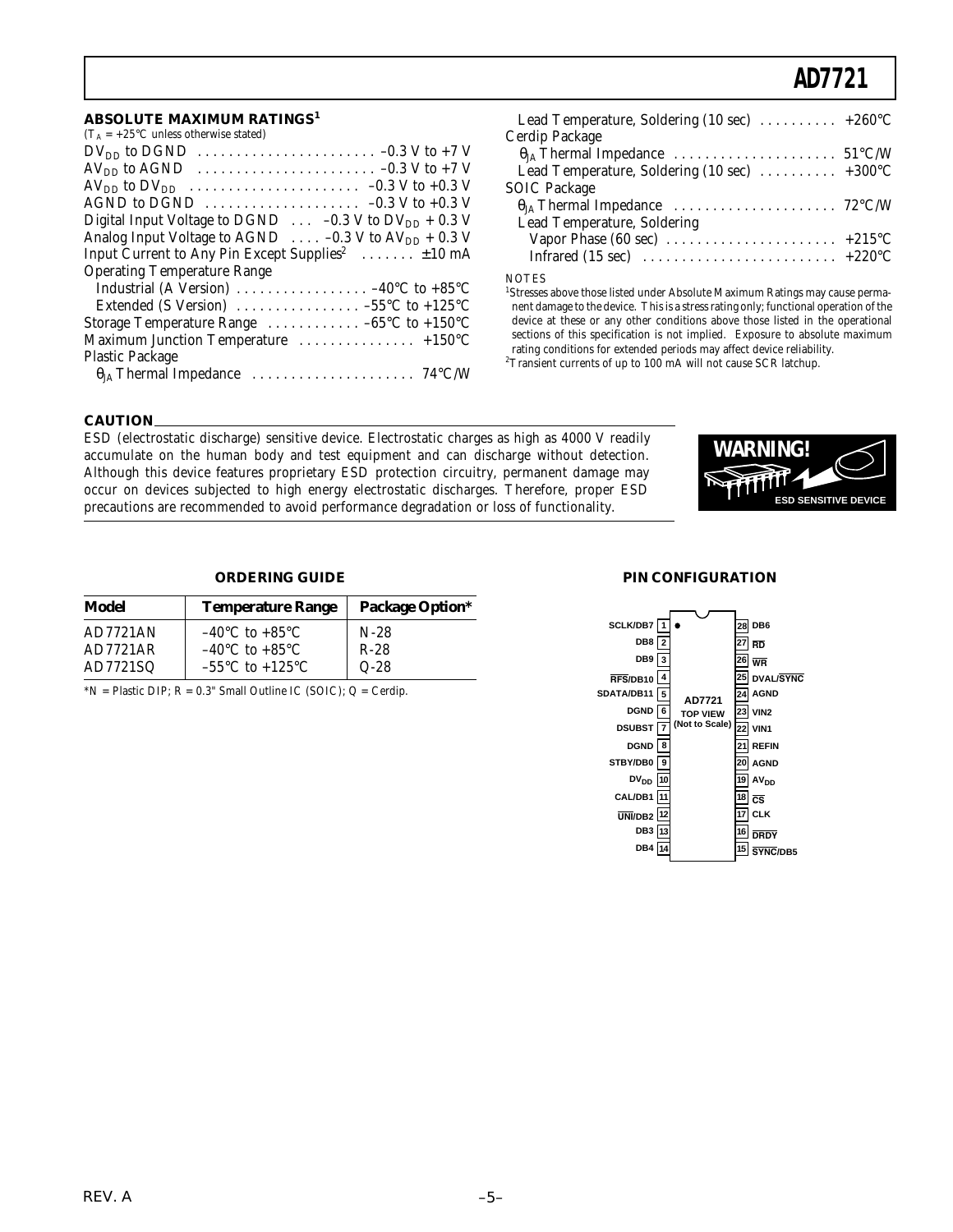### **PIN FUNCTION DESCRIPTIONS**

| Mnemonic                                                           | <b>Function</b>                                                                                                                                                                                                                                                                                                                                          |  |  |  |
|--------------------------------------------------------------------|----------------------------------------------------------------------------------------------------------------------------------------------------------------------------------------------------------------------------------------------------------------------------------------------------------------------------------------------------------|--|--|--|
| $\rm AV_{DD}$                                                      | Analog Positive Supply Voltage, $+5$ V $\pm$ 5%.                                                                                                                                                                                                                                                                                                         |  |  |  |
| <b>AGND</b>                                                        | Ground reference point for analog circuitry.                                                                                                                                                                                                                                                                                                             |  |  |  |
| $DV_{DD}$                                                          | Digital Supply Voltage, $+5$ V $\pm$ 5%.                                                                                                                                                                                                                                                                                                                 |  |  |  |
| <b>DGND</b>                                                        | Ground reference point for digital circuitry. DGND must be connected via its own short path to AGND (Pin 24).                                                                                                                                                                                                                                            |  |  |  |
| <b>DSUBST</b>                                                      | This is the substrate connection for digital circuits. It must be connected via its own short path to AGND<br>(Pin 24).                                                                                                                                                                                                                                  |  |  |  |
| VIN1<br>VIN2                                                       | Analog Input. In unipolar operation, the analog input range on VIN1 is VIN2 to (VIN2 + $V_{REFIN}$ ); for bipolar<br>operation, the analog input range on VIN1 is (VIN2 $\pm$ V <sub>REFIN</sub> /2). The absolute analog input range must lie<br>between 0 and $AVDD$ . The analog input is continuously sampled and processed by the analog modulator. |  |  |  |
| REFIN                                                              | Reference Input. The AD7721 operates with an external reference, of value 2.5 V nominal. A suitable refer-<br>ence for operation with the AD7721 is the AD780. A 100 nF decoupling capacitor is required between<br>REFIN and AGND.                                                                                                                      |  |  |  |
| CLK                                                                | CMOS Logic Clock Input. The AD7721 operates with an external clock which is connected to the CLK pin.<br>The modulator samples the analog input on both phases of the clock, increasing the sampling rate to 20 MHz<br>$(CLK = 10 MHz)$ or 30 MHz $(CLK = 15 MHz)$ .                                                                                     |  |  |  |
| <b>Serial Mode Only</b>                                            |                                                                                                                                                                                                                                                                                                                                                          |  |  |  |
| $\overline{\text{CS}}, \overline{\text{RD}}, \overline{\text{WR}}$ | To select the serial interface mode of operation, the AD7721 must be powered up with $\overline{CS}$ , $\overline{RD}$ and $\overline{WR}$ all<br>tied to DGND. After two clock cycles, the AD7721 switches into serial mode. These pins must remain low<br>during serial operation.                                                                     |  |  |  |
| <b>DRDY</b>                                                        | In the serial interface mode, a rising edge on DRDY indicates that new data is available to be read from the<br>interface. During a synchronization or calibration cycle, DRDY remains low until valid data is available.                                                                                                                                |  |  |  |
| SDATA/DB11                                                         | Serial Data Output. Output serial data becomes active after RFS goes low. Sixteen bits of data are clocked<br>out starting with the MSB. Serial data is clocked out on the rising edge of SCLK and is valid on the subse-<br>quent falling edge of SCLK.                                                                                                 |  |  |  |
| $\overline{\text{RFS}}$ /DB10                                      | Receive Frame Synchronization. Active low logic input. This is a logic input with RFS provided by connect-<br>ing this input to DRDY. When RFS is high, SDATA is high impedance.                                                                                                                                                                         |  |  |  |
| DB9                                                                | This is a test mode pin. This pin must be tied to DGND.                                                                                                                                                                                                                                                                                                  |  |  |  |
| D <sub>B</sub> 8                                                   | This is a test mode pin. This pin must be tied to DGND.                                                                                                                                                                                                                                                                                                  |  |  |  |
| SCLK/DB7                                                           | Serial Clock. Logic Output. The internal digital clock is provided as an output on this pin. Data is output<br>from the AD7721 on the rising edge of SCLK and is valid on the falling edge of SCLK.                                                                                                                                                      |  |  |  |
| DB <sub>6</sub>                                                    | This is a test mode pin. This pin must be tied to DGND.                                                                                                                                                                                                                                                                                                  |  |  |  |
| SYNC/DB5                                                           | Synchronization Logic Input. A rising edge on SYNC starts the synchronization cycle. SYNC must be<br>pulsed low for at least one clock cycle to initiate a synchronization cycle.                                                                                                                                                                        |  |  |  |
| DB4                                                                | This is a test mode pin. This pin must be tied to DGND.                                                                                                                                                                                                                                                                                                  |  |  |  |
| DB <sub>3</sub>                                                    | This is a test mode pin. This pin must be tied to DGND.                                                                                                                                                                                                                                                                                                  |  |  |  |
| UNI/DB <sub>2</sub>                                                | Analog Input Range Select, Logic Input. A logic low on this input selects unipolar mode. A logic high selects<br>bipolar mode.                                                                                                                                                                                                                           |  |  |  |
| CAL/DB1                                                            | Calibration Mode Logic Input. CAL must go high for at least one clock cycle to initiate a calibration cycle.                                                                                                                                                                                                                                             |  |  |  |
| STBY/DB0                                                           | Standby Mode Logic Input. A logic high on this pin selects standby mode.                                                                                                                                                                                                                                                                                 |  |  |  |
| <b>DVAL/SYNC</b>                                                   | Data Valid Digital Output. In serial mode, this pin is a dedicated data valid pin.                                                                                                                                                                                                                                                                       |  |  |  |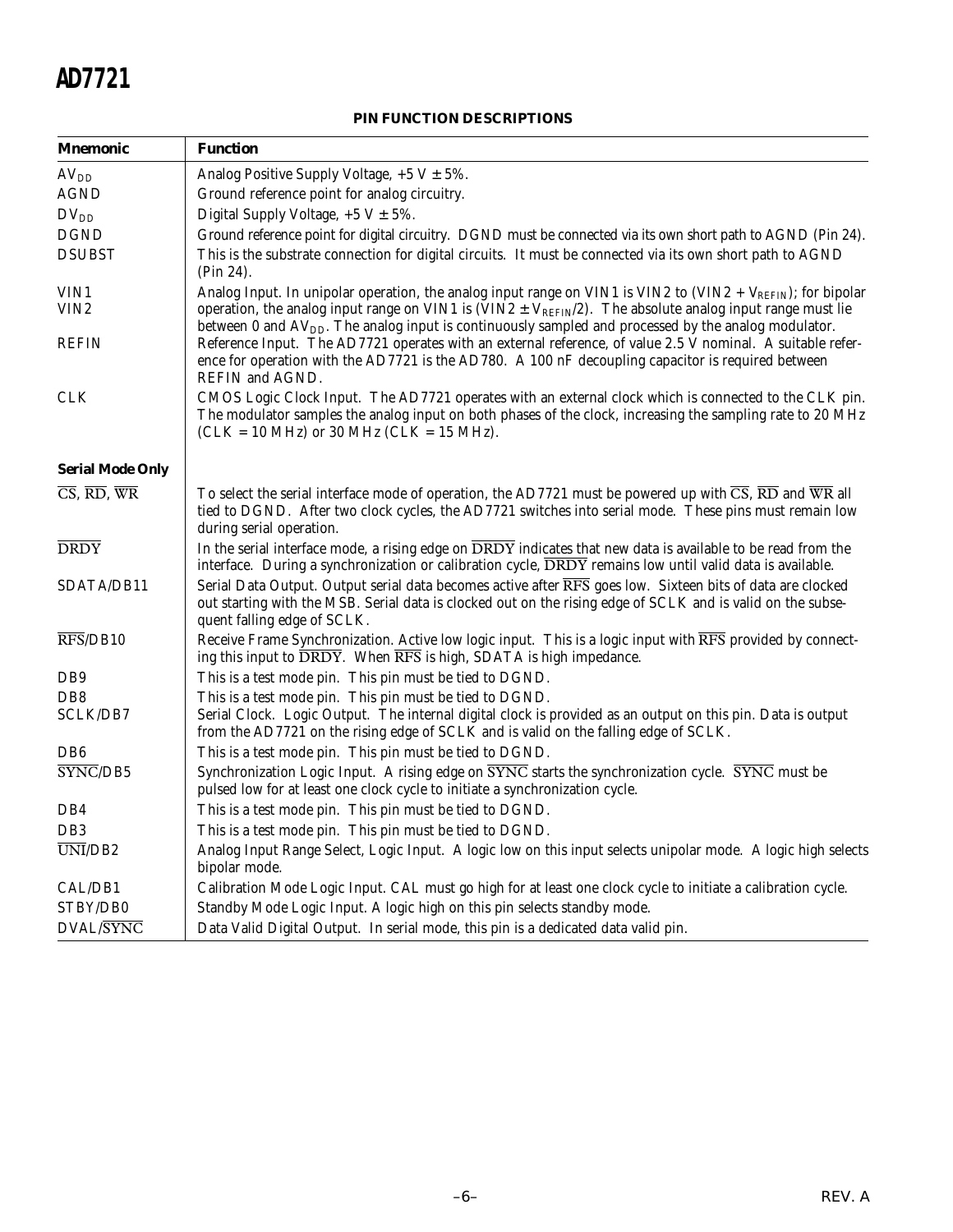#### **Parallel Mode Only**

| <b>Mnemonic</b>         | <b>Function</b>                                                                                                                                                                                                                                                                                                                                          |  |  |  |
|-------------------------|----------------------------------------------------------------------------------------------------------------------------------------------------------------------------------------------------------------------------------------------------------------------------------------------------------------------------------------------------------|--|--|--|
| $\overline{\text{CS}}$  | Chip Select Logic Input.                                                                                                                                                                                                                                                                                                                                 |  |  |  |
| $\overline{RD}$         | Read Logic Input. This digital input is used in conjunction with $\overline{CS}$ to read data from the device.                                                                                                                                                                                                                                           |  |  |  |
| $\overline{\text{WR}}$  | Write Logic Input. This digital input is used in conjunction with $\overline{CS}$ to write data to the control register.                                                                                                                                                                                                                                 |  |  |  |
| <b>DRDY</b>             | In parallel interface mode, a falling edge on DRDY indicates that new data is available to be read from the<br>interface. During a synchronization or calibration cycle, $\overline{DRDY}$ remains high until valid data is available.                                                                                                                   |  |  |  |
| DVAL/SYNC               | The function of this pin is determined by the state of bit DB3 in the control register. Writing a logic zero to<br>bit DB3 will program this pin to be a DVAL output. Writing a logic one to bit DB3 will program this pin to<br>be a SYNC input pin.                                                                                                    |  |  |  |
|                         | A rising edge on SYNC starts the synchronization cycle. SYNC must be pulsed low for at least one clock<br>cycle.                                                                                                                                                                                                                                         |  |  |  |
|                         | When switching this pin from SYNC mode to DVAL mode, it is important that there are no rising edges on<br>the pin which could cause resynchronization. For this purpose, an internal pull-up resistor has been included<br>on this pin. Thus, when the external driver driving this pin in SYNC mode is switched off, the DVAL/SYNC<br>pin remains high. |  |  |  |
| SDATA/DB11-<br>STBY/DB0 | These pins are both data outputs and control register inputs. Output data is placed on these pins by taking<br>$\overline{RD}$ and $\overline{CS}$ low. Data on these pins is read into the control register by toggling $\overline{WR}$ low with $\overline{CS}$ low. With<br>$\overline{\text{RD}}$ high, these pins are high impedance.               |  |  |  |

Control functions such as CAL,  $\overline{UNI}$  and STBY, which are available as pins in serial mode, are available as bits in parallel mode. Table I lists the contents of the control register onboard the AD7721. This register is written to in parallel mode using the  $\overline{WR}$  pin.

| <b>Control</b><br><b>Register</b><br>Bit | <b>Function</b> | <b>Logical</b><br><b>State</b> | Mode                                                                                                                             |
|------------------------------------------|-----------------|--------------------------------|----------------------------------------------------------------------------------------------------------------------------------|
| D <sub>B</sub> 0                         | <b>STBY</b>     | $\bf{0}$                       | Normal Operation.                                                                                                                |
|                                          |                 |                                | Power-Down (Standby) Mode.                                                                                                       |
| DB1                                      | <b>CAL</b>      | $\bf{0}$                       | Normal Operation.                                                                                                                |
|                                          |                 |                                | Writing a Logic "1" to this bit starts a calibration cycle. Internal logic resets this bit to zero at the end of<br>calibration. |
| D <sub>B2</sub>                          | <b>UNI</b>      | $\boldsymbol{0}$               | Unipolar Mode.                                                                                                                   |
|                                          |                 |                                | Bipolar Mode.                                                                                                                    |
| DB <sub>3</sub>                          | DVAL/SYNC       | $\theta$                       | Sets DVAL/SYNC Pin to DVAL Mode.                                                                                                 |
|                                          |                 |                                | Sets DVAL/SYNC Pin to SYNC Mode.                                                                                                 |
| DB <sub>9</sub>                          |                 | $\mathbf{0}$                   | This bit is used for testing the AD7721. A logic low MUST be written into this bit for normal                                    |
|                                          |                 |                                | operation.                                                                                                                       |

#### **Table I. Function of Control Register Bits**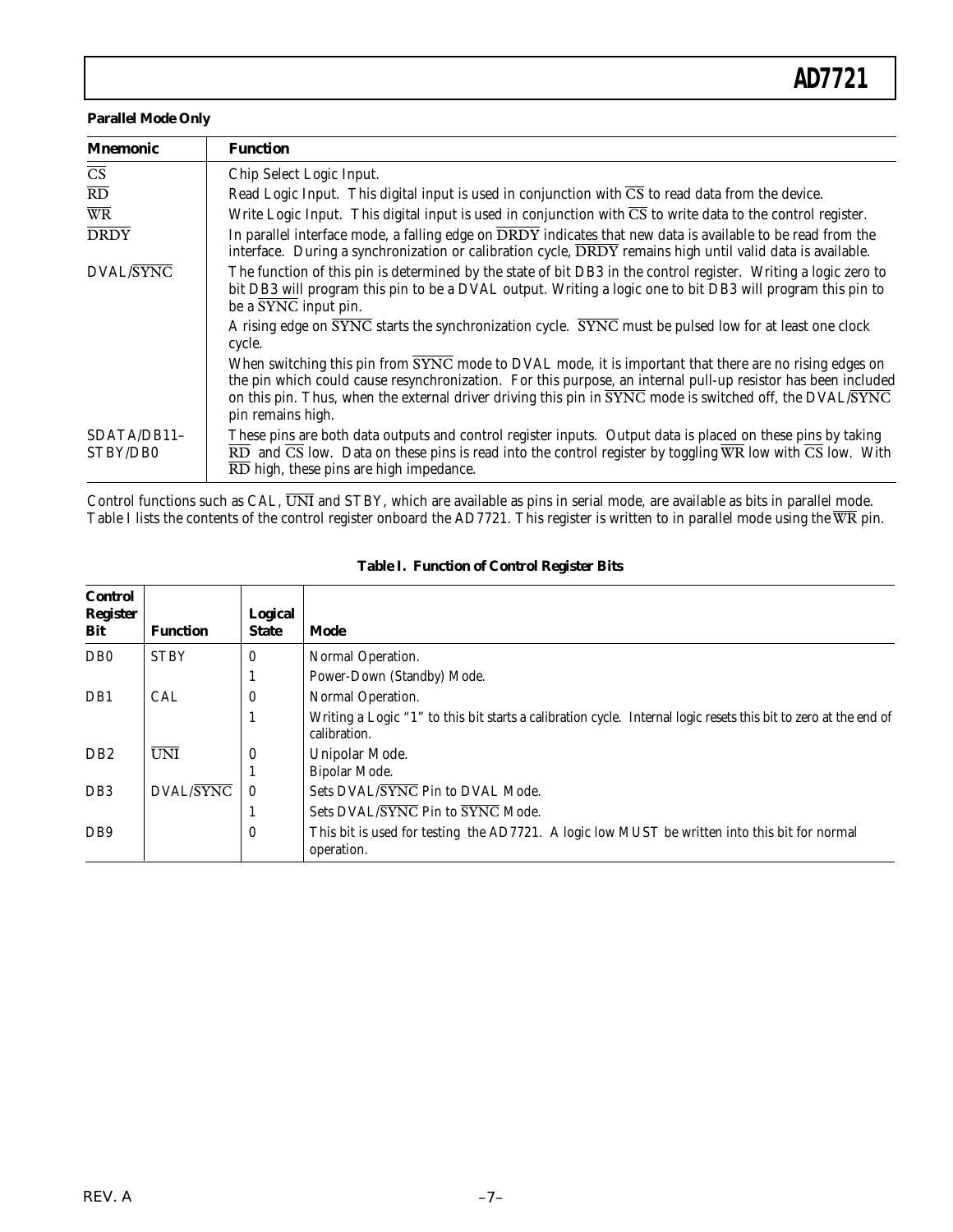#### **TERMINOLOGY**

#### **Integral Nonlinearity**

This is the maximum deviation of any code from a straight line passing through the endpoints of the transfer function. The endpoints of the transfer function are zero scale (not to be confused with bipolar zero), a point 0.5 LSB below the first code transition (100 . . . 00 to 100 . . . 01 in bipolar mode and 000 . . . 00 to 000 . . . 01 in unipolar mode) and full scale, a point 0.5 LSB above the last code transition (011 . . . 10 to 011 . . . 11 in bipolar mode and 111 . . . 10 to 111 . . . 11 in unipolar mode). The error is expressed in LSBs.

#### **Differential Nonlinearity**

This is the difference between the measured and the ideal 1 LSB change between two adjacent codes in the ADC.

#### **Common Mode Rejection Ratio**

The ability of a device to reject the effect of a voltage applied to both input terminals simultaneously—often through variation of a ground level—is specified as a common-mode rejection ratio. CMRR is the ratio of gain for the differential signal to the gain for the common-mode signal.

#### **Unipolar Offset Error**

Unipolar offset error is the deviation of the first code transition from the ideal VIN1 voltage which is  $(VIN2 + 0.5$  LSB) when operating in the unipolar mode.

#### **Bipolar Offset Error**

This is the deviation of the midscale transition (111 . . . 11 to 000 . . . 00) from the ideal VIN1 voltage which is (VIN2 – 0.5 LSB) when operating in the bipolar mode.

#### **Unipolar Full-Scale Error**

Unipolar full-scale error is the deviation of the last code transition  $(111 \ldots 10$  to  $111 \ldots 11)$  from the ideal VIN1 voltage which is  $(VIN2 + V<sub>REFIN</sub> - 3/2$  LSBs).

#### **Bipolar Full-Scale Error**

The bipolar full-scale error refers to the positive full-scale error and the negative full-scale error. The positive full-scale error is the deviation of the last code transition (011 . . . 10 to 011 . . . 11) from the ideal VIN1 voltage which is  $(VIN2 + V_{REFIN}/2 - 3/2$  LSB). The negative full-scale error is the deviation of the first code transition (100 . . . 00 to 100 . . . 01) from the ideal VIN1 voltage which is (VIN2 –  $V_{REFIN}/2 + 0.5$  LSB).

#### **Signal to (Noise + Distortion)**

Signal to (Noise + Distortion) is measured signal to noise at the output of the ADC. The signal is the rms magnitude of the fundamental. Noise is the rms sum of all the nonfundamental signals up to half the sampling frequency  $(f_{CLK}/2)$  but excluding the dc component. Signal to (Noise + Distortion) is dependent on the number of quantization levels used in the digitization process; the more levels, the smaller the quantization noise. The theoretical Signal to (Noise + Distortion) ratio for a sine wave input is given by

*Signal to* (*Noise + Distortion) =* (6.02 *N +* 1.76) *dB*

where N is the number of bits. Thus, for an ideal 12-bit converter, Signal to (Noise + Distortion) = 74 dB.

#### **Total Harmonic Distortion**

Total Harmonic Distortion (THD) is the ratio of the rms sum of harmonics to the rms value of the fundamental. For the AD7721, THD is defined as

$$
THD = 20 \log \frac{\sqrt{(V_2^2 + V_3^2 + V_4^2 + V_5^2 + V_6^2)}}{V_1}
$$

where  $V_1$  is the rms amplitude of the fundamental and  $V_2$ ,  $V_3$ ,  $V_4$ ,  $V_5$  and  $V_6$  are the rms amplitudes of the second through the sixth harmonic.

#### **USING THE AD7721 ADC Differential Inputs**

The AD7721 uses differential inputs to provide common-mode noise rejection. In the bipolar mode configuration, the analog input range is  $\pm 1.25$  V. The designed code transitions occur midway between successive integer LSB values. The output code is 2s complement binary with  $1$  LSB =  $0.61$  mV in parallel mode and  $38 \mu\text{V}$  in serial mode. The ideal input/output transfer function is illustrated in Figure 2.

In the unipolar mode, the analog input range is  $0 \,$ V to  $2.5 \,$ V. Again, the designed code transitions occur midway between successive integer LSB values. The output code is straight binary with 1 LSB =  $0.61$  mV in parallel mode and 38  $\mu$ V in serial mode. The ideal input/output transfer function is shown in Figure 3.



Figure 2. AD7721 Bipolar Mode Transfer Function



Figure 3. AD7721 Unipolar Mode Transfer Function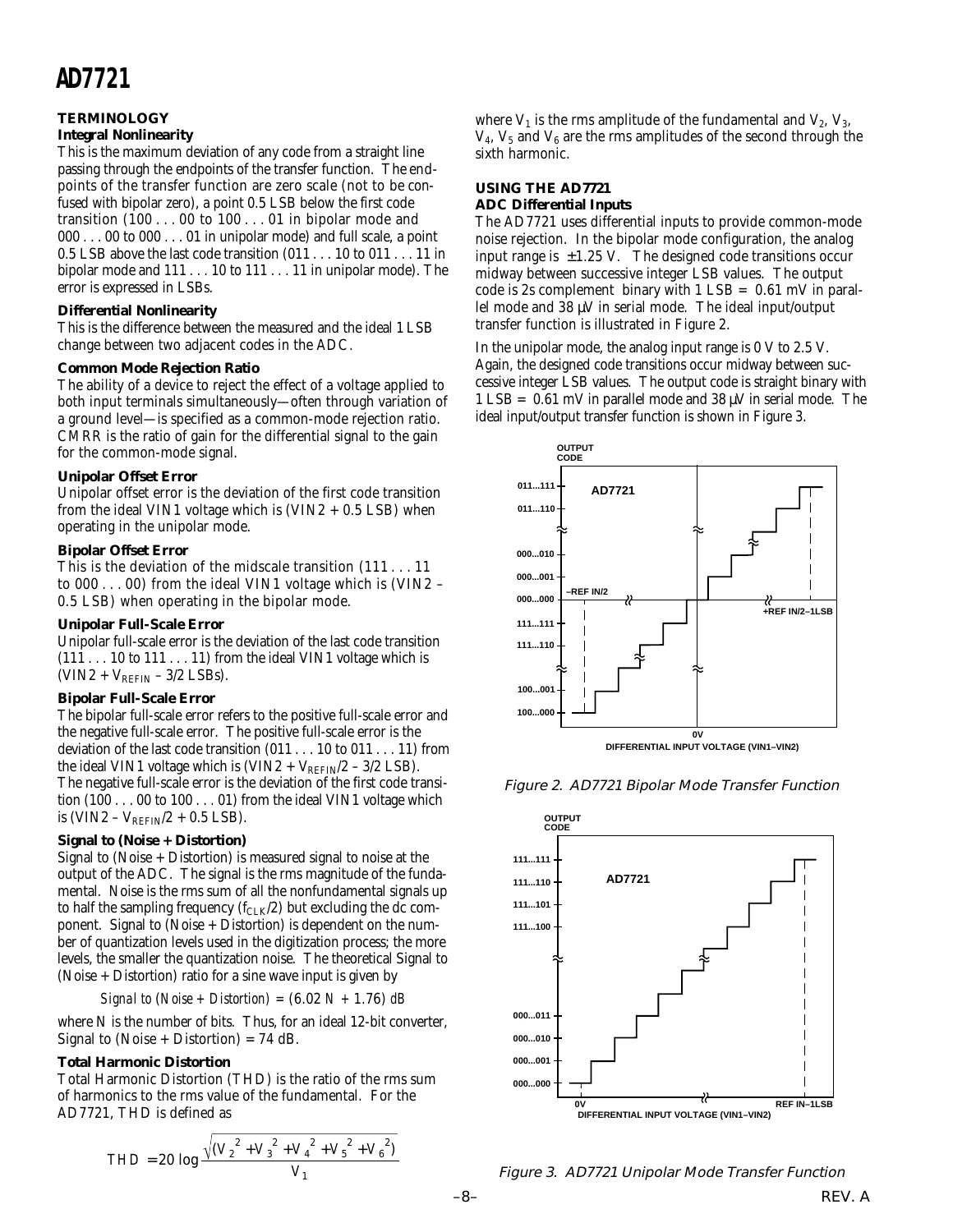#### **Input Circuits**

The purpose of antialiasing filters is to attenuate out of band signals that would otherwise be mixed down into the signal band. With traditional ADCs, high order filters using expensive high tolerance passive components are often required to perform this function. Using oversampling, as employed on the AD7721, this problem is considerably alleviated. Figure 4a shows the digital filter frequency response. Due to the sampling nature of the digital filter, the passband is repeated about the operating clock frequency and at multiples of the clock frequency. Out of band signals coincident with any of the filter images are mixed down into the passband. Figure 4b shows the frequency response of the antialias filter required to provide a particular level of attenuation at the first image frequency. Figure 4c shows the frequency response of the antialias filter required to achieve the same level of attenuation with a traditional ADC. The much smaller transition band can only be achieved with a very high order filter.



#### a. Digital Filter Frequency Response



#### b. Frequency Response of Antialias Filter (AD7721)



#### c. Frequency Response of Antialias Filter (Traditional ADC) Figure 4. Frequency Response of Antialiasing Filters

Figure 5 shows a simple antialiasing filter which can be used with the AD7721. The -3 dB corner frequency  $(f_{3 dB})$  of the antialias filter is given by Equation 1, and the attenuation of the filter is given by Equation 2. Attenuation at the first image frequency is given by Equation 3.

$$
f_{3 dB} = 1/(2 \pi R_{EXT} C_{EXT})
$$
 *Equation 1*

$$
Attention = 20 \text{ log} \left( 1 / \sqrt{1 + \left( f / f_{3 \text{ dB}} \right)^2} \right) \qquad \text{Equation 2}
$$

*Attenuation* (*First Image*)=

$$
20\log\left(1/\sqrt{1+\left(0.986\ f_{CLK} / f_{3\,dB}\right)^2}\right)
$$
 Equation 3

The choice of the filter corner frequency will depend on the amount of rolloff which is acceptable in-band and the attenuation which is required at the first image frequency. For example, when  $f_{CLK} = 15$  MHz,  $R_{EXT} = 50 \Omega$ ,  $C_{EXT} = 7.84$  nF, the inband rolloff is 1 dB and the attenuation at the first image frequency is 31.1 dB. Increasing the size of the external resistor above 50  $\Omega$  can cause increased distortion due to nonlinear charging currents.



Figure 5. Simple RC Antialiasing Filter

Figure 6 shows a simple circuit that can be used to drive the AD7721 in unipolar mode. The input of the AD7721 is sampled by a 1.6 pF input capacitor. This creates glitches on the input of the modulator. By placing the RC filter directly before the AD7721, rather than before the operational amplifier, these glitches are prevented from being fed back into the operational amplifier and creating distortion. The resistor in this diagram, as well as creating a pole for the antialias filter, also isolates the storage capacitor from the operational amplifier which may otherwise be unstable.



#### Figure 6. Antialiasing Circuits

A suitable operational amplifier is the AD847 if a  $\pm 15$  V power supply is available. If only  $a + 5$  V power supply is available, the AD820 can be used. This operational amplifier can be used with input bandwidths up to 80 kHz. However, the slew rate of this operational amplifier limits its performance to 80 kHz. Above this frequency, the performance of the AD820 degrades.

For both filters, the capacitor  $C_{\rm EXT}$  should have a low temperature coefficient and should be linear to avoid distortion. Polypropylene or polystyrene capacitors are suitable.

#### **Offset and Gain Calibration**

A calibration of offset and gain errors can be performed in both serial and parallel modes by initiating a calibration cycle. During this cycle, offset and gain registers in the filter are loaded with values representing the dc offset of the analog modulator and a modulator gain correction factor. In normal operation, the offset register is subtracted from the digital filter output and this result is then multiplied by the gain correction factor to obtain an offset and gain corrected final result.

During the calibration cycle, in which the offset of the analog modulator is evaluated, the inputs to the modulator are shorted together internally. When the modulator and digital filter settle, the average of 8 output results is calculated and stored in the offset register. The gain of the modulator is determined by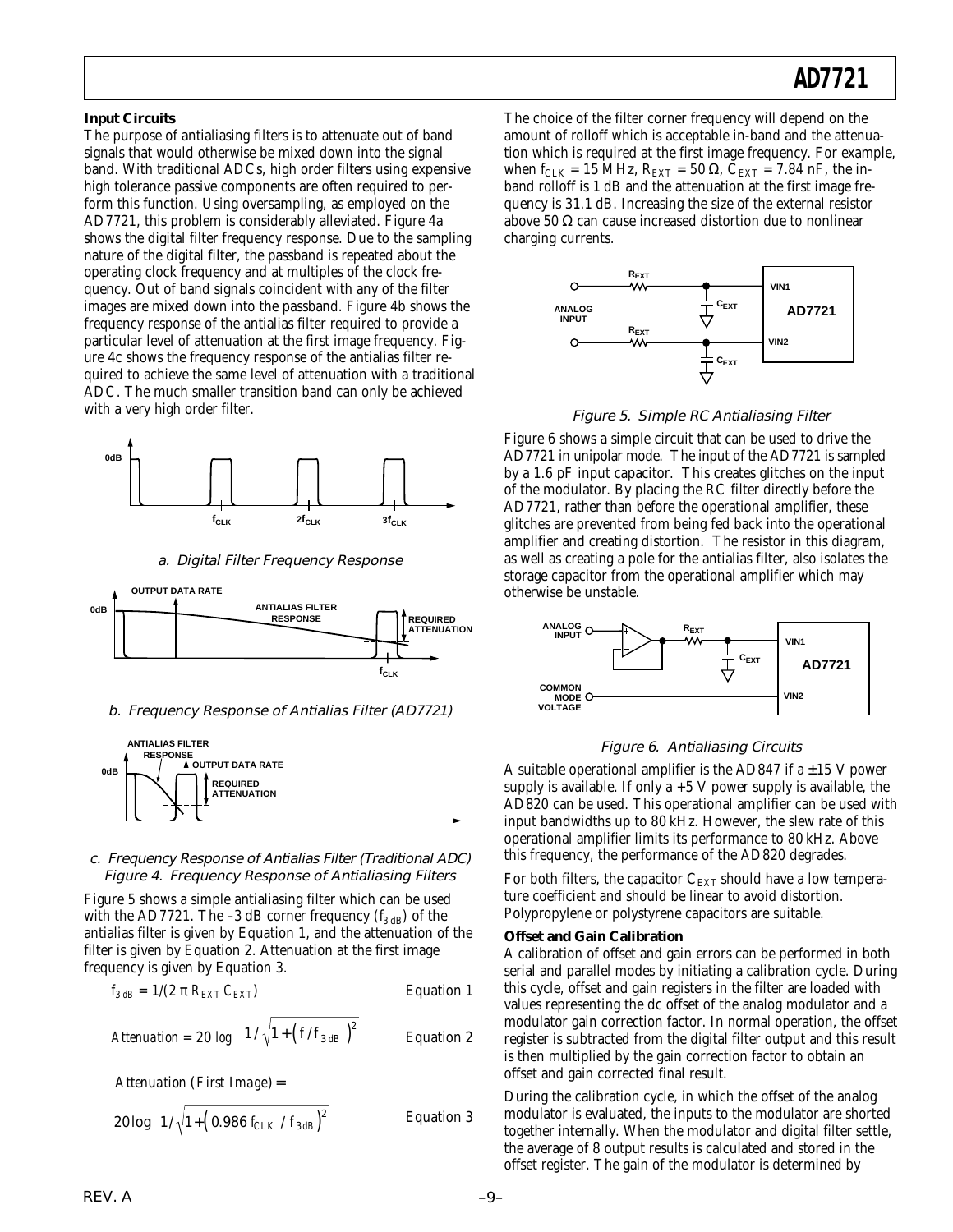switching the positive input of the modulator to the reference voltage and the negative input to AGND. Again, when the modulator and digital filter settle, a gain correction factor is calculated from the average of 8 output results and stored in the gain register. After the calibration registers have been loaded with new values, the inputs of the modulator are switched back to the input pins. However, correct data is available at the interface only after the modulator and filter have settled to the new input values.

The whole calibration cycle is controlled by internal logic, and the controller need only initiate the cycle. The calibration values loaded into the registers only apply for the particular analog input mode (bipolar/unipolar) selected when initiating the calibration cycle. On changing to a different analog input mode, a new calibration must be performed. The duration of the calibration cycle is up to 6720 clock cycles for the unipolar mode and up to 9024 clock cycles for the bipolar mode. Until valid data is available at the interface, the DRDY pin remains high in parallel mode and low in serial mode. Should the part see a rising edge on the SYNC pin in serial mode or on the DVAL/SYNC pin (if programmed as a SYNC pin), then the calibration cycle is discontinued and a synchronization operation will be performed. Similarly, putting the part into standby mode during the cycle will discontinue the calibration cycle.

The calibration registers are static and retain their contents even during standby. They need to be updated only if unacceptable drifts in analog offsets or gain are expected. On power-up in parallel mode, the offset and gain errors may contain incorrect values and therefore a calibration must be performed at least once after power-up. In serial mode, a calibration on power-up is not mandatory if the CAL pin is grounded prior to power-up as the calibration register will be reset to zero. Before initiating a calibration routine, ensure that the supplies have settled and that the voltage on the analog input pins is between the supply voltages. Calibration does not affect the synchronization of the part.

#### **Synchronization**

Data is presented at the interface at 1/32 the CLK frequency. In order that this data is presented to the interface at a known point in time or to ensure that the data from more than one device is a filtered and decimated result derived from the same input samples, a synchronizing function has been provided. In parallel mode, the DVAL/SYNC pin must first be configured as a SYNC pin by writing to the control register. In serial mode, there is a dedicated  $\overline{\text{SYNC}}$  pin. On the rising edge of the  $\overline{\text{SYNC}}$ pulse or the DVAL/SYNC pulse, the digital filter is reset to a known state. For 2080 clock cycles,  $\overline{DRDY}$  remains high in parallel mode and low in serial mode. When  $\overline{DRDY}$  changes state at the end of this period, valid data is available at the interface. Synchronizing the part has no affect on the values in the calibration register.

SYNC is latched internally on the rising edge of DCLK which is a delayed version of the clock on the CLK pin. Should  $\overline{\text{SYNC}}$ go high coincidentally with DCLK, there is a potential uncertainty of one clock cycle in the start of the synchronization cycle. To avoid this,  $\overline{\text{SYNC}}$  should be taken high after the falling edge of the clock on the CLK pin and before the rising edge of this clock.

#### **Standby**

The part can be put into a low power standby mode by writing to the configuration register in parallel mode or by taking the STBY pin high in serial mode. During Standby, the clock to both the modulator and the digital filter is turned off and bias is removed from all analog circuits. On coming out of standby mode, the DRDY pin remains high in parallel mode and low in serial mode for 2080 clock cycles. When  $\overline{DRDY}$  changes state, valid data is available at the interface. As soon as the part is taken out of standby mode, a synchronization or calibration cycle can be initiated.

#### **DVAL**

The DVAL pin or the DVAL/SYNC pin, when programmed as a DVAL pin, is used to indicate that an overrange input signal has resulted in invalid data at the ADC output. Small overloads will result in DVAL going low and the output being clipped to positive or negative full scale, depending on the sign of the overload. As with all single bit DAC high order sigma-delta modulators, large overloads on the inputs can cause the modulator to go unstable. The modulator is designed to be stable with signals within the input bandwidth that exceed full scale by 20%. When instability is detected by internal circuits, the modulator is reset to a stable state and DVAL is held low for 2080 clock cycles. During this period, the output registers are set to negative full scale. Whenever DVAL goes low,  $\overline{DRDY}$  will continue to indicate that there is data to be read.

#### **Varying the Master Clock Frequency**

The AD7721 can be operated with clock frequencies less than 10 MHz. The sample rate, output word rate and cutoff frequency of the FIR filters are directly proportional to the master clock frequency. The analog input is sampled at a frequency of 2 f<sub>CLK</sub> while the output word rate equals  $f_{CLK}/32$ . For example, reducing the clock frequency to 5 MHz leads to a sample frequency of 10 MHz, an output word rate of 156.25 kHz and a corner frequency of 76.4 kHz. The AD7721 can be operated with clock frequencies down to 100 kHz.

#### **Power Supply Sequencing**

If separate analog and digital supplies are used, care must be taken to ensure that both supplies remain within  $\pm 0.3$  V of each other both during normal operation and during power-up and power-down to completely eliminate the possibility of latch-up. If this cannot be assured, then the protection circuit shown in Figure 7 is recommended. The 10  $\Omega$  resistors may be required to limit the current through the diodes if particularly fast edges are expected on the supplies during power-up and power-down.

If only one supply is available, then  $DV_{DD}$  must be connected to the analog supply. Supply decoupling capacitors are still required as close as possible to both supply pins.



Figure 7. Powering-Up Protection Scheme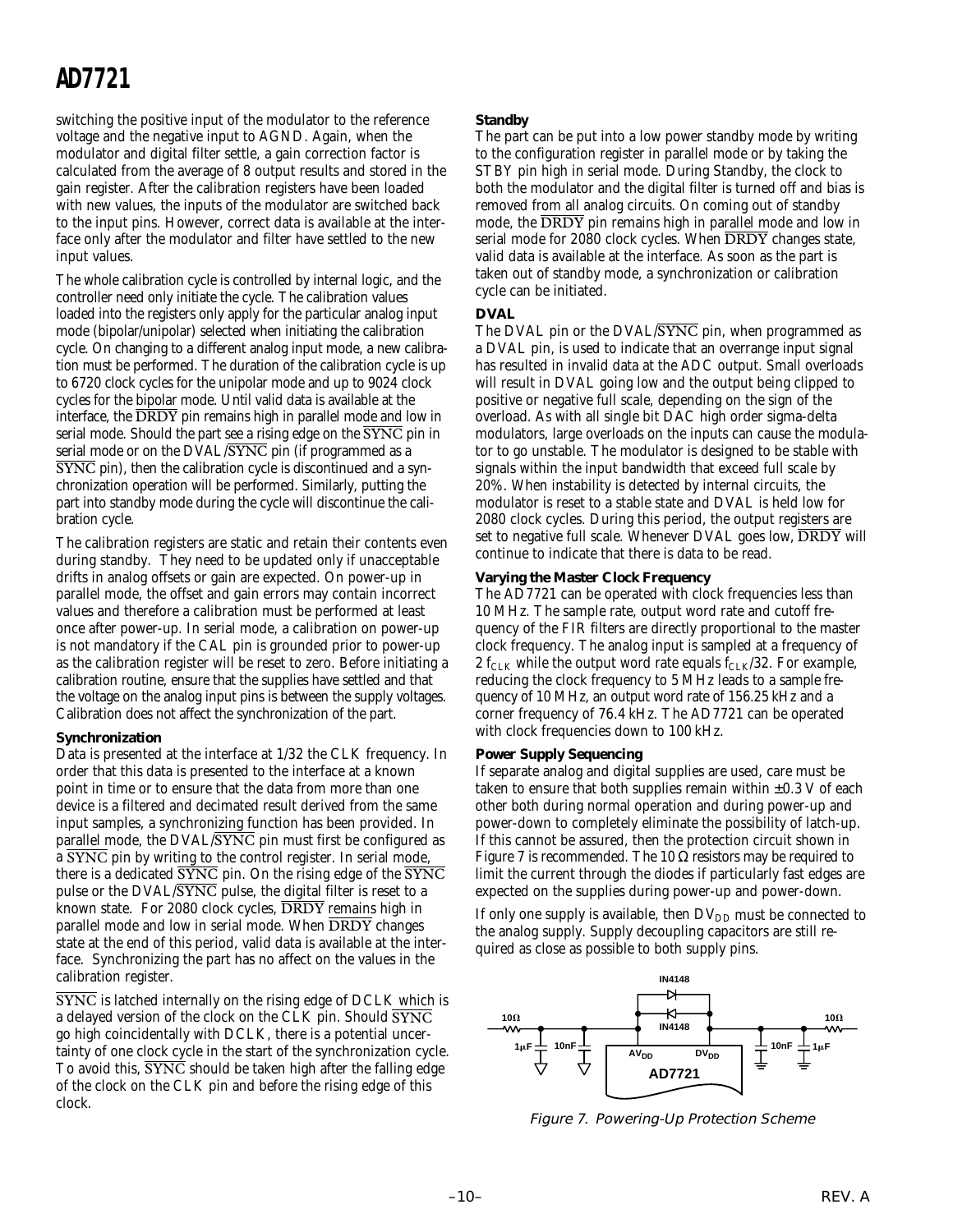#### **CIRCUIT DESCRIPTION Sigma-Delta ADC**

The AD7721 ADC employs a sigma-delta conversion technique that converts the analog input into a digital pulse train.

Due to the high oversampling rate, which spreads the quantization noise from 0 to  $f_{CLK}/2$ , the noise energy which is contained in the band of interest is reduced (Figure 8a). To reduce the quantization noise further, a high order modulator is employed to shape the noise spectrum, so that most of the noise energy is shifted out of the band of interest (Figure 8b).

The digital filter that follows the modulator removes the large out of band quantization noise (Figure 8c), while converting the digital pulse train into parallel 12 bit wide binary data or serial 16 bit wide binary data.





#### **Digital Filter**

The digital filter that follows the modulator removes the large out of band quantization noise, while converting the one bit digital pulse train into 12-bit or 16-bit wide binary data. The digital filter also reduces the data rate from  $f_{\text{CLK}}$  at the input of the filter to  $f_{CLK}/32$  at the output of the filter. The output data rate is a little over twice the signal bandwidth which guarantees that there is no loss of data in the signal band.

The AD7721 employs 2 FIR filters in series. The first filter is a 128 tap filter that samples the output of the modulator at  $f_{\rm CLK}$ . The second filter is an 83 tap half-band filter that samples the output of the first filter at  $f_{CLK}/16$  and decimates by 2. The frequency response of the 2 filters is shown in Figure 9.

Digital filtering has certain advantages over analog filtering. First, since digital filtering occurs after the A/D conversion, it can remove noise injected during the conversion process. Analog filtering cannot do this. Second, the digital filter combines low passband ripple with a steep roll off, while also maintaining

a linear phase response. This is very difficult to achieve with analog filters.

Analog filters, however, can remove noise superimposed on the signal before it reaches the ADC. Digital filtering cannot do this and noise peaks riding on signals, near full-scale, have the potential to overload the analog modulator even though the average value of the signal is within limits.



Figure 9a. 128 Tap FIR Filter Frequency Response



#### **SERIAL INTERFACE**

The AD7721's serial communication port allows easy interfacing to industry-standard microprocessors, microcontrollers and digital signal processors. The AD7721 is operated in selfclocking mode, the AD7721 providing the serial clock. The RFS signal is also provided by the AD7721 by tying RFS to DRDY.

Figure 10 shows the timing diagram for reading from the  $AD7721.$   $\overline{DRDY}$  goes high to indicate that a conversion has been completed. DRDY remains high for one internal clock (15 MHz) cycle and then goes low for the next 31 clock cycles. New data is loaded into the output shift register on the rising edge of  $\overline{DRDY}$ . When  $\overline{DRDY}$  goes low, the data is accessed from the AD7721. Although the AD7721 has a 12-bit digital output in the parallel mode, sixteen bits of data are available for transmission in the serial mode, starting with the MSB. Serial data is clocked out of the device on the rising edge of SCLK and is valid on the falling edge of SCLK.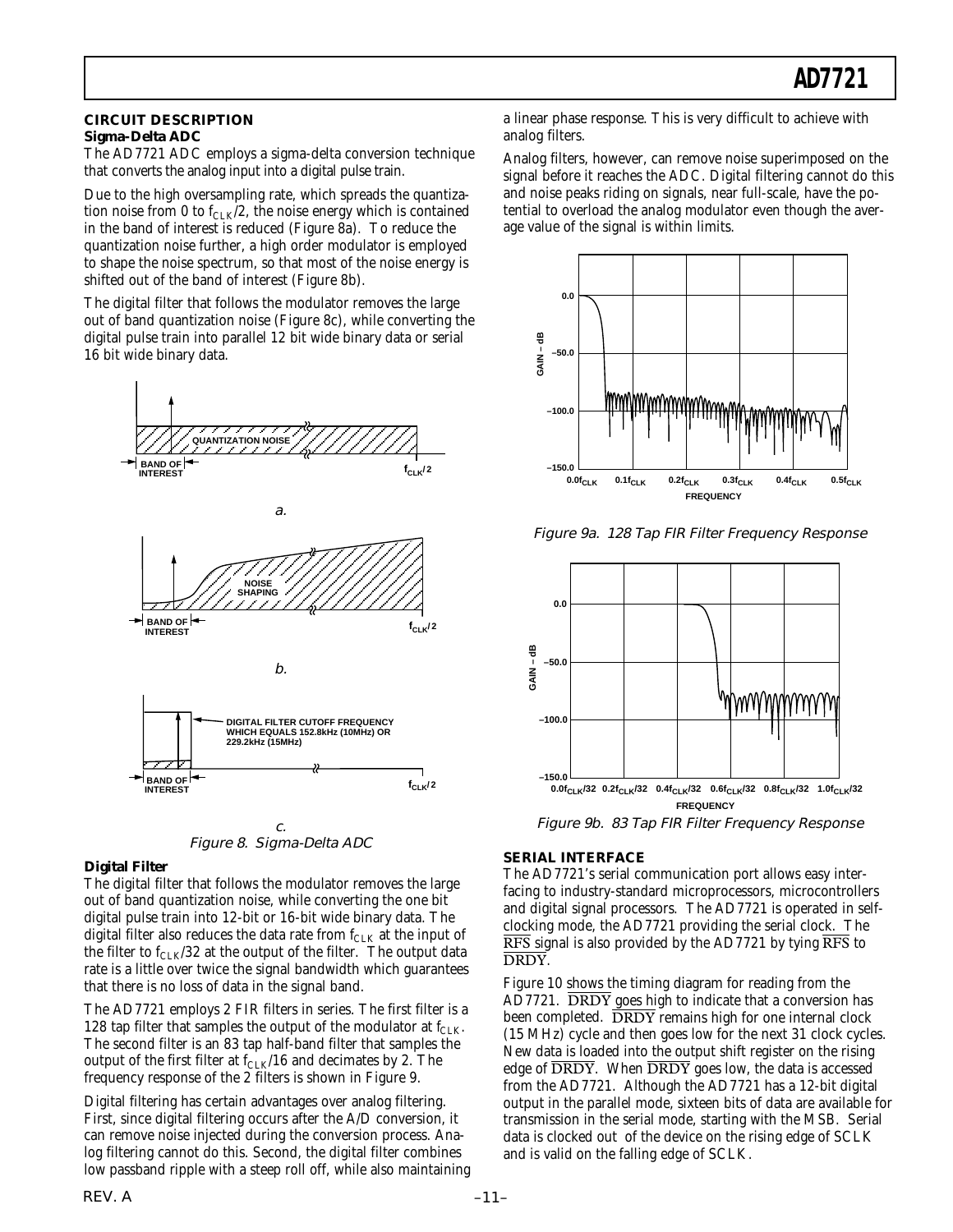#### **PARALLEL INTERFACE Read Operation**

The device defaults to parallel mode if  $\overline{CS}$ ,  $\overline{RD}$  and  $\overline{WR}$  are not tied to DGND together. Figure 11 shows a timing diagram for reading from the AD7721 in the parallel mode. When operating the device in parallel mode,  $\overline{CS}$  and  $\overline{RD}$  should be tied to DGND permanently except when control information is being written to the  $AD7721$ . DRDY goes high for 2 clock cycles to indicate that new data is available from the interface. The AD7721 outputs this data after the falling edge of  $\overline{DRDY}$ . This DRDY pin can be used to drive an edge-triggered interrupt of a microprocessor.

#### **Write Operation**

The write operation is used to write data into the control register. The outputs of the control register select the analog input range, allow the part to be put into power-down (standby) mode, define the function of the DVAL/SYNC pin, and initiate the calibration routine. After power-up and after at least 16 clock cycles, the control register must be written to. A calibration must also be performed at least once after power-up to set the calibration registers. The function of each bit in the control register is shown in Table I. When writing to the control register, the  $\overline{RD}$  pin must be taken high so that the pins D0 to D11 are configured as inputs.









Figure 11. Parallel Mode Output Register Read



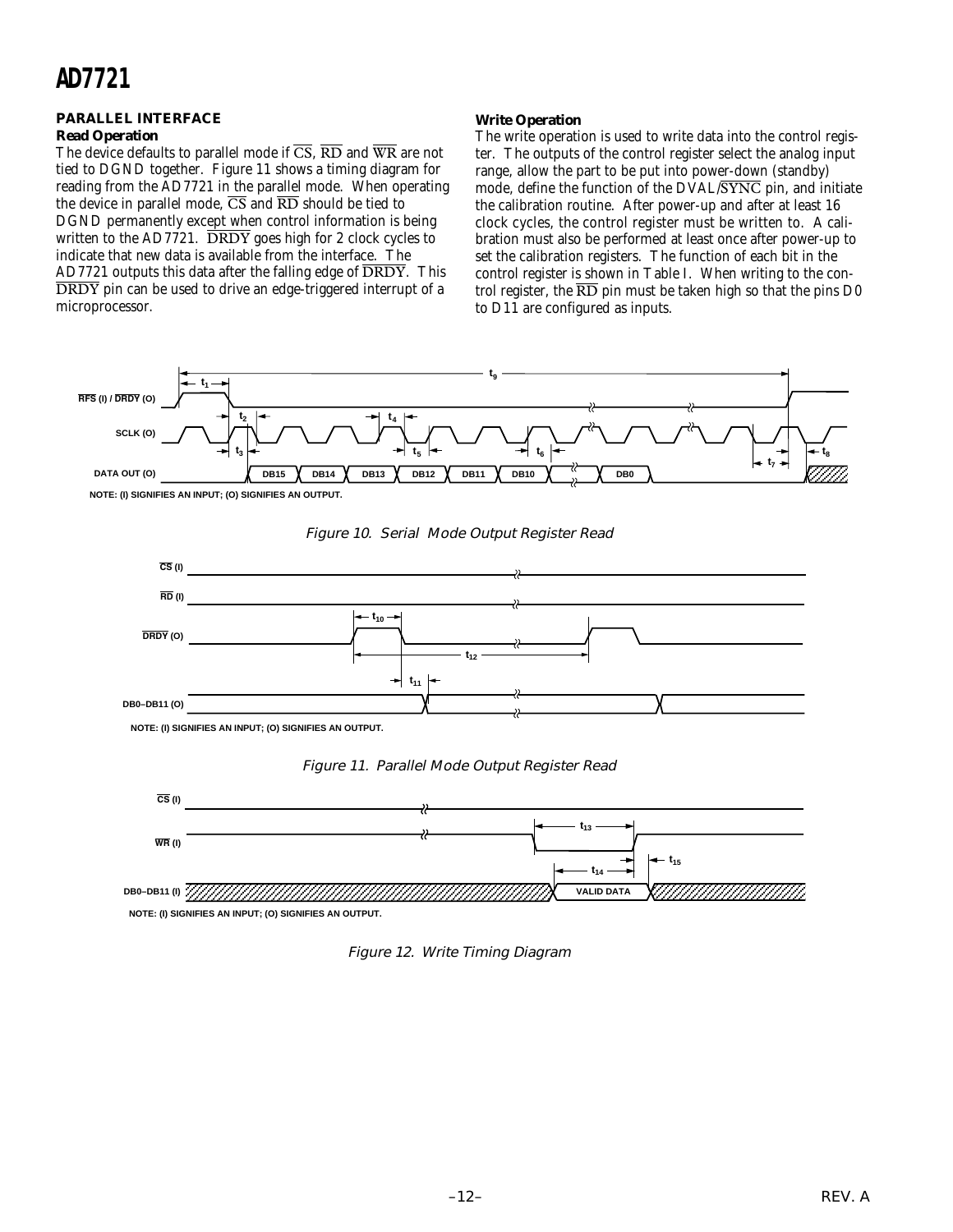**MICROCOMPUTER/MICROPROCESSOR INTERFACING**

The AD7721 has a variety of interfacing options. It offers two operating modes—serial and parallel.

#### **Serial Interfacing**

In serial mode, the AD7721 can be directly interfaced to several DSPs. In all cases, the AD7721 operates as the master with the DSP acting as the slave. The AD7721 provides its own serial clock to clock the digital word from the AD7721 to the DSP. The serial clock is a buffered version of the master clock CLK. The frame synchronization signal to the AD7721 and the DSP is provided by the  $\overline{DRDY}$  signal.

Because the serial clock from the AD7721 has the same frequency as the master clock, DSPs that can accept high serial clock frequencies are required. When the AD7721 is being operated with a 15 MHz clock, Analog Devices' ADSP-2106x SHARC® DSP is suitable as this DSP can accept very high serial clocks. The 40 MHz version of this DSP can accept a serial clock of 40 MHz maximum. To interface the AD7721 to other DSPs, the master clock frequency of the AD7721 can be reduced so that it equals the maximum allowable frequency of the serial clock for the DSP. This will cause the sampling rate, the output word rate and the bandwidth of the AD7721 to be reduced by a proportional amount. The ADSP-21xx family can operate with a maximum serial clock of 13.824 MHz, the DSP56002 uses a maximum serial clock of 13.3 MHz while the TMS320C5x-57 accepts a maximum serial clock of 10.989 MHz.

When the AD7721 is being operated with a low master clock frequency (< 8 MHz), DSPs such as the TMS320C20/C25 and DSP56000/1 can be used. Figures 13 to 15 show the interfaces between the AD7721 and several DSPs. In all cases,  $\overline{CS}$ ,  $\overline{RD}$ and WR are permanently hardwired to DGND.

#### **AD7721 to ADSP-21xx Interface**

Several of the ADSP-21xx family can interface directly to the AD7721. DRDY is used as the frame sync signal for both the ADSP-21xx and the AD7721. DRDY, which goes high for two clock cycles when a conversion is complete, can also be used as an interrupt signal if required. Figure 13 shows the AD7721 interface to the ADSP-21xx. For the ADSP-21xx, the bits in the serial port control register should be set up as  $RFSR = 1$ (a frame sync is needed for each transfer),  $SLEN = 15$  (16 bit word lengths),  $RFSW = 0$  (normal framing mode for receive operations), INVRFS =  $0$  (active high RFS), IRFS =  $0$  (external RFS), and  $ISCLK = 0$  (external serial clock).





The interface between the AD7721 and the ADSP-2106x SHARC DSP is the same as shown in Figure 13, but the DSP is configured as follows:  $SLEN = 15$  (16-bit word transfers),

 $SENDN = 0$  (the MSB of the 16-bit word will be received by the DSP first),  $ICLK = 0$  (an external serial clock will be used),  $RFSR = 0$  (a frame sync is required for every word transfer),  $IRFS = 0$  (the receive frame sync signal is external),  $CKRE = 0$ (the receive data will be latched into the DSP on the falling clock edge), LAFS = 0 (the DSP begins reading the 16 bit word after the DSP has identified the frame sync signal rather than the DSP reading the word at the same instant as the frame sync signal has been identified), LRFS =  $0$  (RFS is active high).

#### **AD7721 to DSP56002 Interface**

Figure 14 shows the AD7721 to DSP56002 interface. If the AD7721 is being used at a lower clock frequency (≤5.128 MHz), the DSP56000 or DSP56001 can be used. The interface will be similar for all three DSPs. To interface the DSP56002 to the AD7721, the DSP56002 is configured as follows:  $SYN = 1$ (synchronous mode),  $SCD1 = 0$  (RFS will be an input),  $GCK = 0$  (a continuous clock will be used),  $SCKD = 0$  (the serial clock will be external),  $WL1 = 1$ ,  $WL0 = 0$  (transfers will be 16 bits wide),  $\text{FSL1} = 0$ ,  $\text{FSL0} = 1$  (the frame sync will be active at the beginning of each transfer).



Figure 14. AD7721 to DSP56002 Interface

Alternatively, the DSP56002 can be operated in asynchronous mode  $(SYN = 0)$ . In this mode, the serial clock for the Receive section in inputted to the SC0 pin. This is accomplished by setting bit SCD0 to 0 (external Rx clock).

#### **AD7721 to TMS320C20/C25/C5x Interface**

Figure 15 shows the AD7721 to TMS320C20/C25/C5x interface. For the TMS320C5x, FSR and CLKR are automatically configured as inputs. The serial port is configured as follows:  $FO = 0$  (16-bit word transfers),  $FSM = 1$  (a frame sync occurs for each transfer). Figure 15 shows the interface diagram when the AD7721 is being interfaced to the TMS320C20 and the TMS320C25 also but, these DSPs can be used only when the AD7721 is being used at a lower frequency such as 5 MHz (C25) or 2.56 MHz (C20).



Figure 15. AD7721 to TMS320C20/25/5x Interface

SHARC is a registered trademark of Analog Devices, Inc.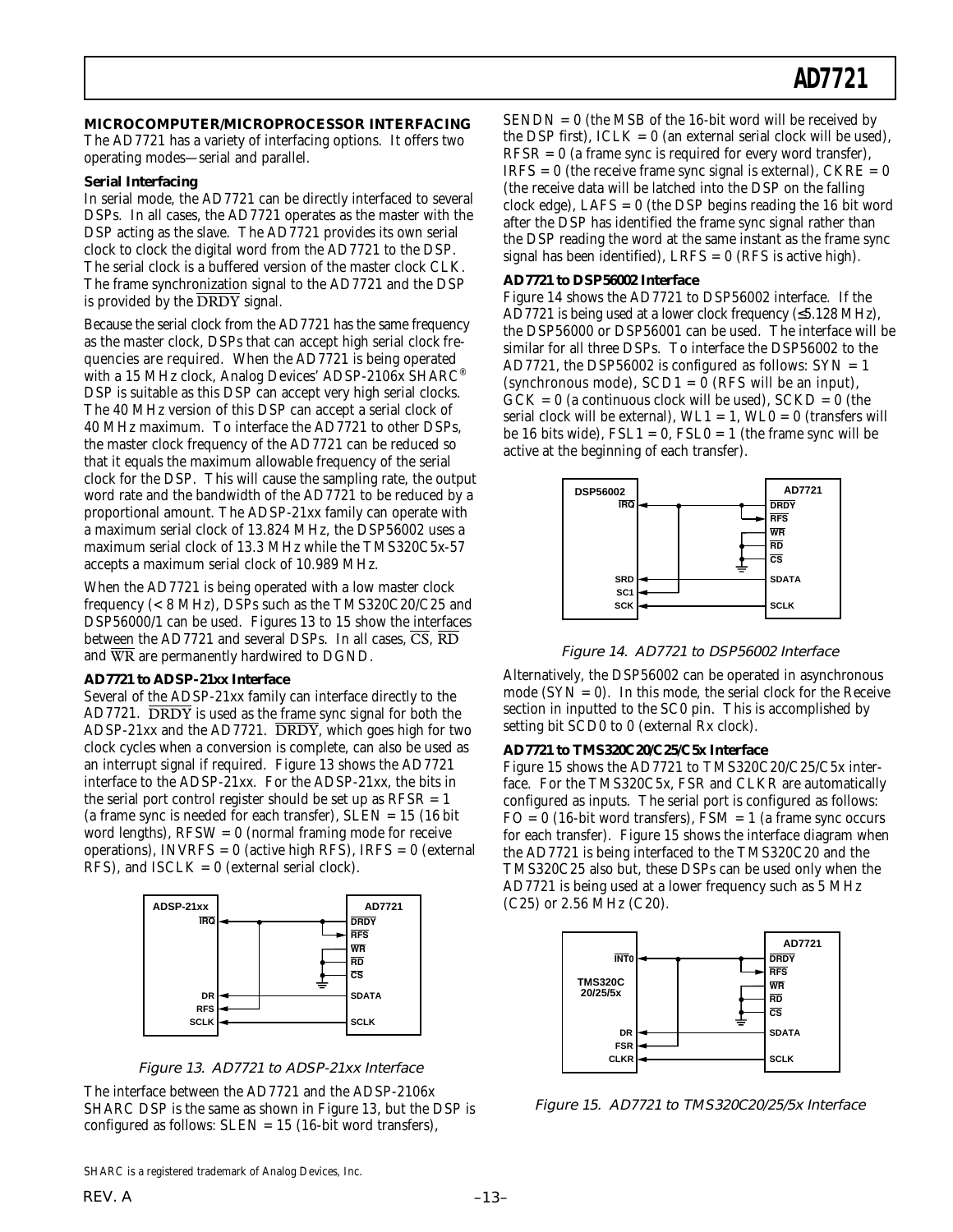#### **Parallel Interface**

In parallel mode, the  $\overline{DRDY}$  signal is still available. This signal can be used to generate an interrupt in the DSP as  $\overline{DRDY}$  goes high for two clock cycles when a conversion is complete. Data is available from the AD7721 every 32 CLK cycles. The ADC outputs the 12-bit digital word automatically. Hence, latches are needed into which the 12-bit parallel word can be transferred. Because  $\overline{RD}$  and  $\overline{CS}$  are permanently tied to DGND when the ADC is performing A-to-D conversions, some further glue logic is needed to interface the AD7721 to a DSP in parallel mode. When a digital word is available from the AD7721, it will be automatically transferred to the latches. The  $\overline{DRDY}$  signal informs the DSP that a new word is available to be read. The DSP then reads the word from the latches. By using the latches, the microprocessor is free to perform other tasks between reads from the AD7721.

When using the parallel mode,  $\overline{CS}$  and  $\overline{RD}$  should be permanently tied to DGND,  $\overline{RD}$  being taken high only when a control word is being written to the AD7721.  $\overline{CS}$  and  $\overline{RD}$  should not be pulsed, as is the procedure with other ADCs, as the specifications for the device will degrade and the part may become unstable.



Figure 16. Interfacing the AD7721 to a Microprocessor in Parallel Mode

#### **AD7721 to ADSP-21xx Interface**

Figure 17 shows the AD7721 to ADSP-21xx interface. DRDY is used to interrupt the DSP when a conversion is complete and the HC244 latches contain a new word. The  $\overline{WR}$  signal from the DSP is used to drive both the  $\overline{RD}$  and  $\overline{WR}$  inputs of the AD7721 since  $\overline{RD}$  will be tied low at all times except when the control register of the device is being written to. The  $\overline{\text{RD}}$  signal of the DSP is used to enable the outputs of the latches so that the 12 bit word can be read into the DSP. Two 8-bit latches are used. Twelve of the latches are used to hold the 12-bit conversion from the AD7721. The remaining four latches are used to hold the control information being transferred from the DSP to the AD7721. When a control word is being written to the AD7721, Bits 4 to 6 and Bits 9 to 10, which are test bits, need to be loaded with zeros. Therefore, pull-down resistors are used so that Pins 4 to 6 and 9 to 10 are tied to ground when the control register is being loaded.



Figure 17. AD7721 to ADSP-21xx Interface

#### **AD7721 to DSP56002 Interface**

Figure 18 shows the AD7721 to DSP56002 interface. The connections for the DSP56002 are similar to those for the ADSP-21xx family. The diagram shows the connections for the DSP56002, but the connections for the DSP56000 and DSP56001 are similar.



Figure 18. AD7721 to DSP56002 Interface

#### **AD7721 to TMS320C20/C25/C5x Interface**

Figure 19 shows the AD7721 to TMS320C20/C25 interface while Figure 20 shows the AD7721 to TMS320C5x interface. Again, the interface is similar to that of the ADSP-21xx. However, the TMS320C20/C25 has a common  $RD/\overline{W}$  pin. This output is decoded using the  $\overline{\text{STRB}}$  pin. The TMS320C5x has a RD/W pin also so external glue logic can be used to decode the  $RD/\overline{W}$ pin as done for the C20 and C25. An alternative is to use the  $\overline{RD}$  and  $\overline{WE}$  pins of the C5x. Using these outputs,  $\overline{WE}$  operates as the  $\overline{WR}$  signal while  $\overline{RD}$  functions as the  $\overline{RD}$  signal. Also, additional glue logic is not required.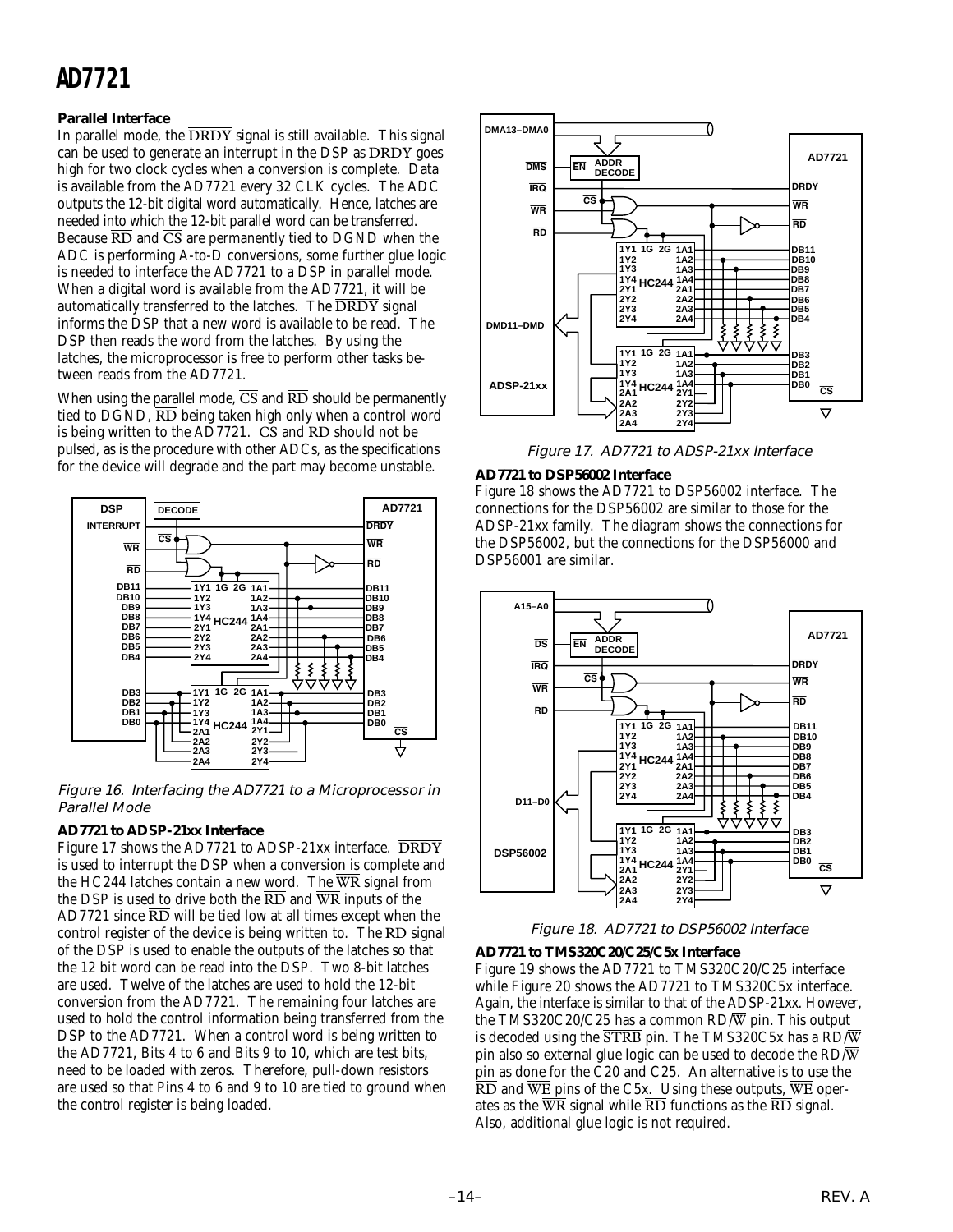

Figure 19. AD7721 to TMS320C20/C25 Interface



Figure 20. AD7721 to TMS320C5x Interface

#### **Grounding and Layout**

Since the analog inputs are differential, most of the voltages in the analog modulator are common-mode voltages. The excellent common-mode rejection of the part will remove common-mode noise on these inputs. The analog and digital supplies to the AD7721 are independent and separately pinned out to minimize coupling between analog and digital sections of the device. The digital filter will provide rejection of broadband noise on the

power supplies, except at integer multiples of the modulator sampling frequency. The digital filter also removes noise from the analog inputs provided the noise source does not saturate the analog modulator. As a result, the AD7721 is more immune to noise interference than a conventional high resolution converter. However, because the resolution of the AD7721 is high and the noise levels from the AD7721 so low, care must be taken with regard to grounding and layout.

The printed circuit board that houses the AD7721 should be designed such that the analog and digital sections are separated and confined to certain areas of the board. This facilitates the use of ground planes that can be easily separated. A minimum etch technique is generally best for ground planes as it gives the best shielding. Digital and analog ground planes should only be joined in one place. If the AD7721 is the only device requiring an AGND to DGND connection, the ground planes should be connected at the AGND and DGND pins of the AD7721. DSUBST, which is the substrate connection for the digital circuitry of the AD7721, should be connected directly to AGND. If the AD7721 is in a system where multiple devices require AGND to DGND connections, the connection should still be made at one point only, a star ground point that should be established as close as possible to the AD7721.

Avoid running digital lines under the device as these will couple noise onto the die. The analog ground plane should be allowed to run under the AD7721 to avoid noise coupling. The power supply lines to the AD7721 should use as large a trace as possible to provide low impedance paths and reduce the effects of glitches on the power supply line. Fast switching signals like clocks should be shielded with digital ground to avoid radiating noise to other sections of the board, and clock signals should never be run near the analog inputs. Avoid crossover of digital and analog signals. Traces on opposite sides of the board should run at right angles to each other. This will reduce the effects of feedthrough through the board. A microstrip technique is by far the best but is not always possible with a doublesided board. In this technique, the component side of the board is dedicated to ground planes while signals are placed on the other side.

Good decoupling is important when using high resolution ADCs. All analog and digital supplies should be decoupled to AGND and DGND respectively with 10 nF ceramic capacitors in parallel with 1 µF tantalum capacitors. To achieve the best from these decoupling capacitors, they should be placed as close as possible to the device, ideally right up against the device. In systems where a common supply voltage is used to drive both the  $AV<sub>DD</sub>$  and  $DV<sub>DD</sub>$  of the AD7721, it is recommended that the system's  $AV_{DD}$  supply is used. This supply should have the recommended analog supply decoupling between the  $AV<sub>DD</sub>$  pin of the AD7721 and AGND and the recommended digital supply decoupling capacitor between the  $DV_{DD}$  pins and DGND.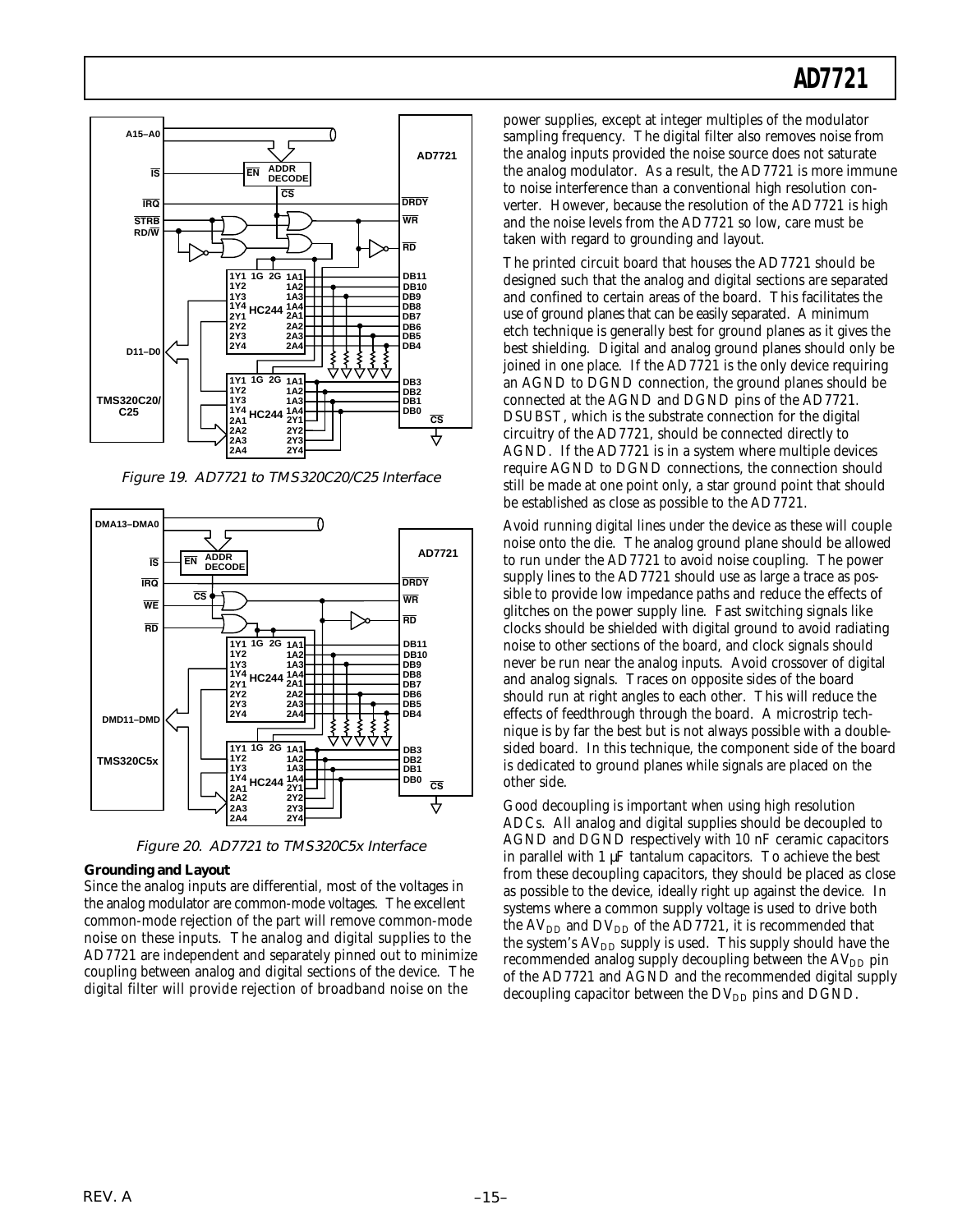#### **OUTLINE DIMENSIONS**

Dimensions shown in inches and (mm).